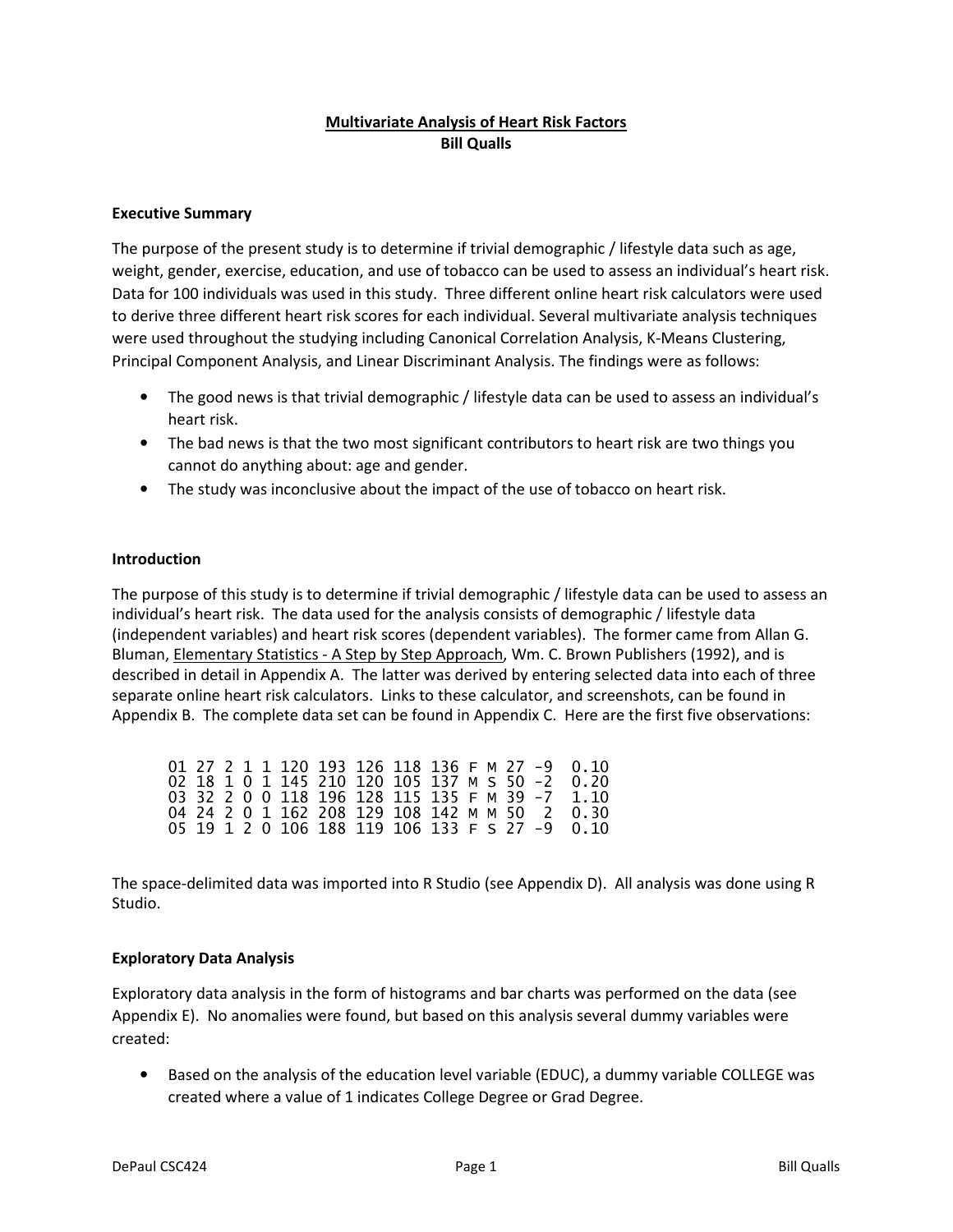- Based on the analysis of the level of exercise variable (EXER), a dummy variable REALEXER was created where a value of 1 indicates moderate or heavy exercise.
- The SEX variable was coded as "M" or "F": a dummy variable MALE was created where a value of 1 indicates male.
- The MARITAL variable was coded as "M", "S", "W", or "D": a dummy variable MARRIER was created where a value of 1 indicates married.
- Based on the analysis of the level of smoking variable (SMOKE), a dummy variable ANYSMOKE was created where a value of 1 indicates any smoking, regardless of amount.

### **Models**

As already stated, the purpose of this study is to determine if trivial demographic / lifestyle data can be used to assess an individual's heart risk. The models used herein will consist of several multivariate analysis techniques: Canonical Correlation Analysis, K-Means Clustering, Principal Component Analysis, and Linear Discriminant Analysis.

Canonical Correlation Analysis (CCA) can be used to measure the strength of the relationship between two sets of variables, presumably independent (x) variables and dependent (y) variables. This might sound like multiple linear regression: it is. The difference is multiple linear regression will have many x (predictor) variables and a single y (predicted) variable, whereas PCA will have many x variables and many y variables. (Good, concise information on CCA can be found at http://www.ats.ucla.edu/stat/r/dae/canonical.htm.)

 $\rightarrow$  The present study will use CCA to measure the strength of the relationship between demographic / lifestyle variables (x's) and the outputs from three different heart risk calculators (y's). CCA will not be used for predictive purposes, only to measure the strength of the relationship.

K-Means Clustering is a technique which groups observations together. The analyst specifies the number of group's desired (k), and an iterative method is used to assign and reassign observations to groups based on their distance from (usually) the center of each group. The process continues until there is no change in group assignment.

 $\rightarrow$  The present study will k-means clustering to assign each observation to one of three heart risk groups: high, medium, or low. There need be no mystery as to why three groups were chosen: high, medium, or low just make sense in the current context.

Principal Component Analysis (PCA) is one of many dimensionality reduction techniques. It is used to group variables into variates; that is, one or more variables can be combined into a single variate such that a simpler model is derived. Imagine two dimensions – blond hair and blue eyes – being reduced to a single dimension of blond hair with blue eyes. As a result of this dimensionality reduction, it is possible to produce a two-dimensional representation of more than two dimensions.

 $\rightarrow$  The present study will use PCA to measure identify two variates (principal components) which capture the maximum variability in the original data. These two variates will be plotted on an XY axis, with each data point represented by the heart risk cluster that data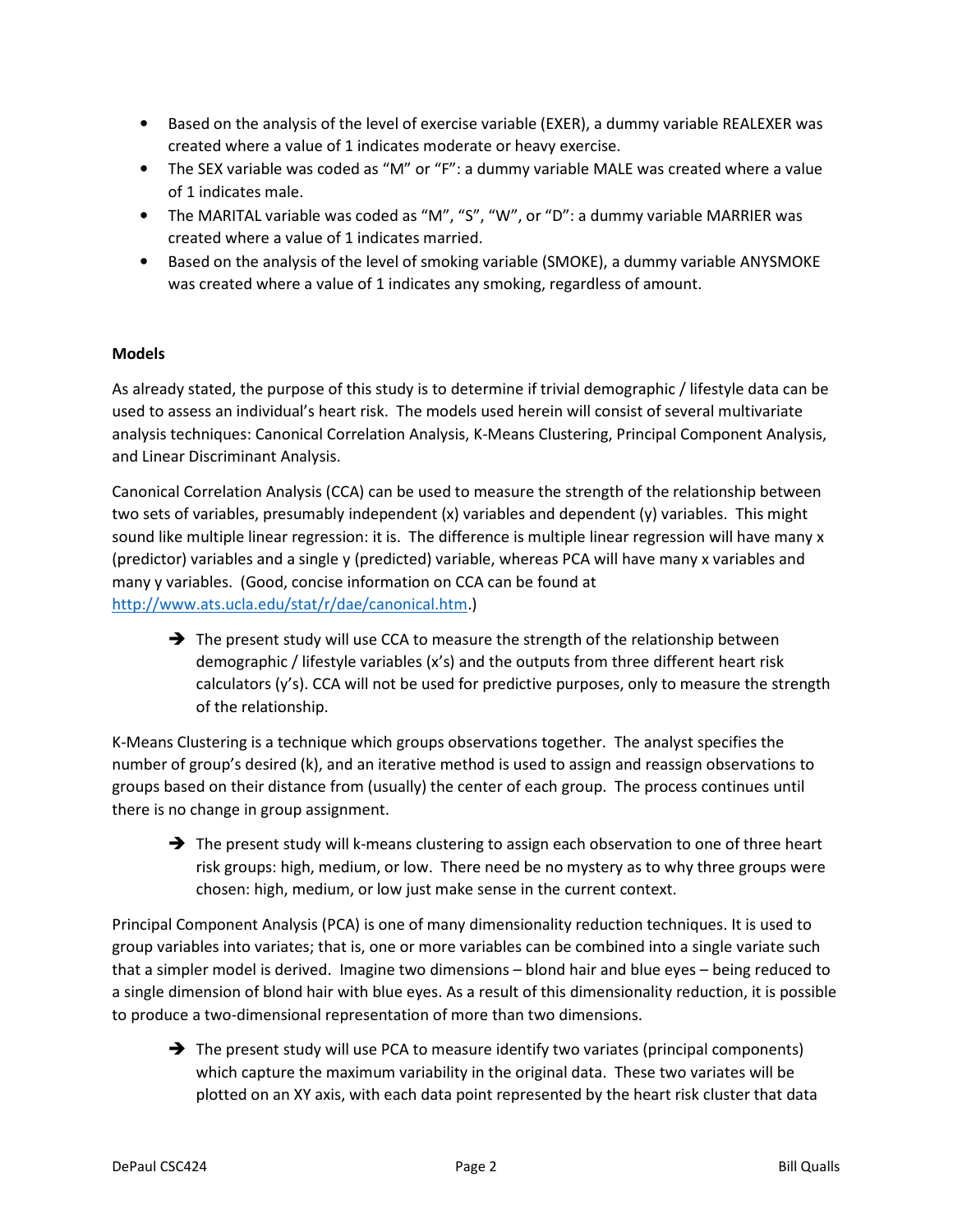point was assigned to. This should provide visual confirmation of the models to date; that is, that trivial demographic / lifestyle data can indeed be used to assess an individual's heart risk.

Linear Discriminant Analysis (LDA) is a classification technique. As such it is also known as a supervised learning technique. The plan is to split the data into two data sets: one for training the model, and the other for testing the model. The training data is used to build the model, and the testing data is used to validate the model. Each row of the training data already has an assigned risk group (actual), but the model will determine a new (predicted) group for that record. A confusion matrix is also created, which summarizes the differences between the actual group and predicted group for each observation.

 $\rightarrow$  The present study will use LDA to create a classification model which will assign each observation to a heart risk cluster (high / medium / low) based on non-medical demographic and lifestyle data. Whereas the models already mentioned will suggest that such a classification is doable, this one will actually do it!

### **Findings**

On the one hand, the results of the Canonical Correlation Analysis (see Appendix F) were encouraging. The canonical correlation coefficient,  $R_c^2$ , was very high for the first two variates. The results suggest that there is, indeed a strong relationship between demographic / lifestyle data and heart risk. On the other hand, the strongest variables were age and gender, so the best thing you can do to lower your heart risk is stay young and stay female!

K-Means Clustering (see Appendix G) resulted in 18 observations being rated as high risk, 56 observations being rated as medium risk, and 26 observations being rated as low risk. (Note if this analysis were run again, these number might change slightly due to the use of pseudorandom numbers in the k-means algorithm: the algorithm is not deterministic.) Those group sizes seem reasonable, with high risk and low risk each occupying approximately 25% of the observations and the medium risk occupying approximately the middle half ( $\chi^2$ =2.720, p=0.437).

Principal Component Analysis (see Appendix H) resulted in two variates which explained fifty percent of the variation in the data. The trick with PCA is to come up with "names" for the variates, which are a combination (sometimes nonsensical) of several variables. Given that the variables assigned to the first PCA component were highly negative for IQ and COLLEGE, and (slightly) positive for AGE and ANYSMOKE, this component was assigned the label "Service Industry Worker" at one extreme and "Professional / Career" at the other extreme. Given that the variables assigned to the second PCA component were highly negative in AGE and WEIGHT, and positive in REALEXER, this component was assigned the label "Yong and Fit" and one extreme and "Older / Less Active" at the other extreme. With the first component on the x-axis and the second component on the y-axis, each data point was plotted using a symbol indicating its heart risk group. The graphic shows some interesting clustering which is consistent with our earlier findings. Young people have lower risk. As people age, their risk increases.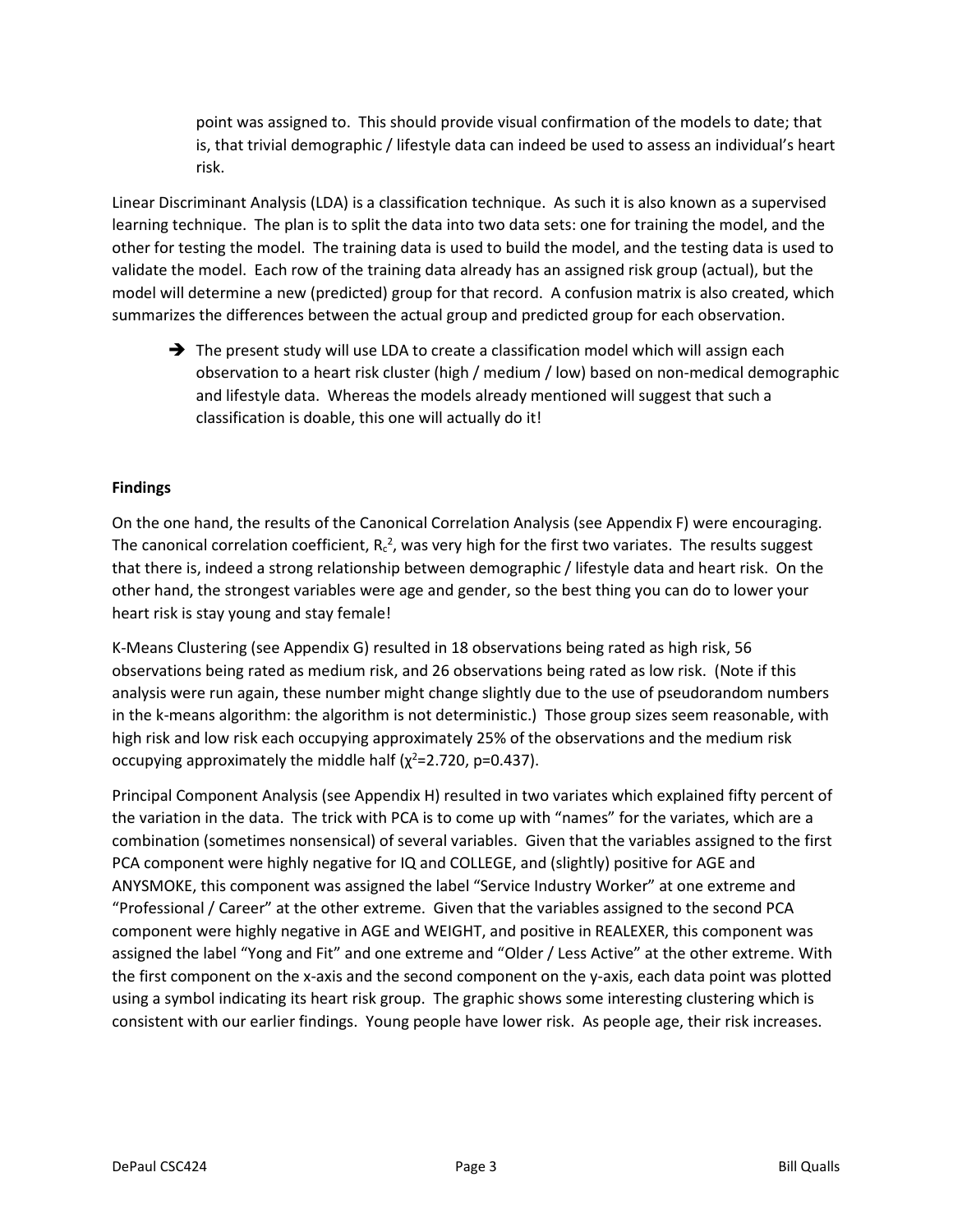



Linear Discriminant Analysis (see Appendix I) resulted in a model which assigned observations to a heart risk group based on simple demographic / lifestyle data. Whereas (some of) the heart risk calculators used systolic blood pressure and total cholesterol to arrive at their scores, the LDA model did not. The LDA model did include weight. Only one of the twenty eight observations in the testing data was misclassified: it was classified as medium risk and should have been low risk.

| > confusionMatrix<br>pred |    |       |   |  |  |  |  |
|---------------------------|----|-------|---|--|--|--|--|
|                           |    |       |   |  |  |  |  |
| actual 1 2                |    |       | R |  |  |  |  |
| ı.                        |    | 80    | Ω |  |  |  |  |
| 2                         |    | 0, 13 | o |  |  |  |  |
| к                         | O. | -1    | б |  |  |  |  |

### **Further Study**

There are opportunities for further study. These findings were inconclusive about impact of the use of tobacco on heart risk scores. Specifically, the results of the CCA and PCA were somewhat conflicting in this study. This could, however, be a result of misinterpreting the CCA and PCA results, which is so easy to do with any of the dimensionality reduction techniques.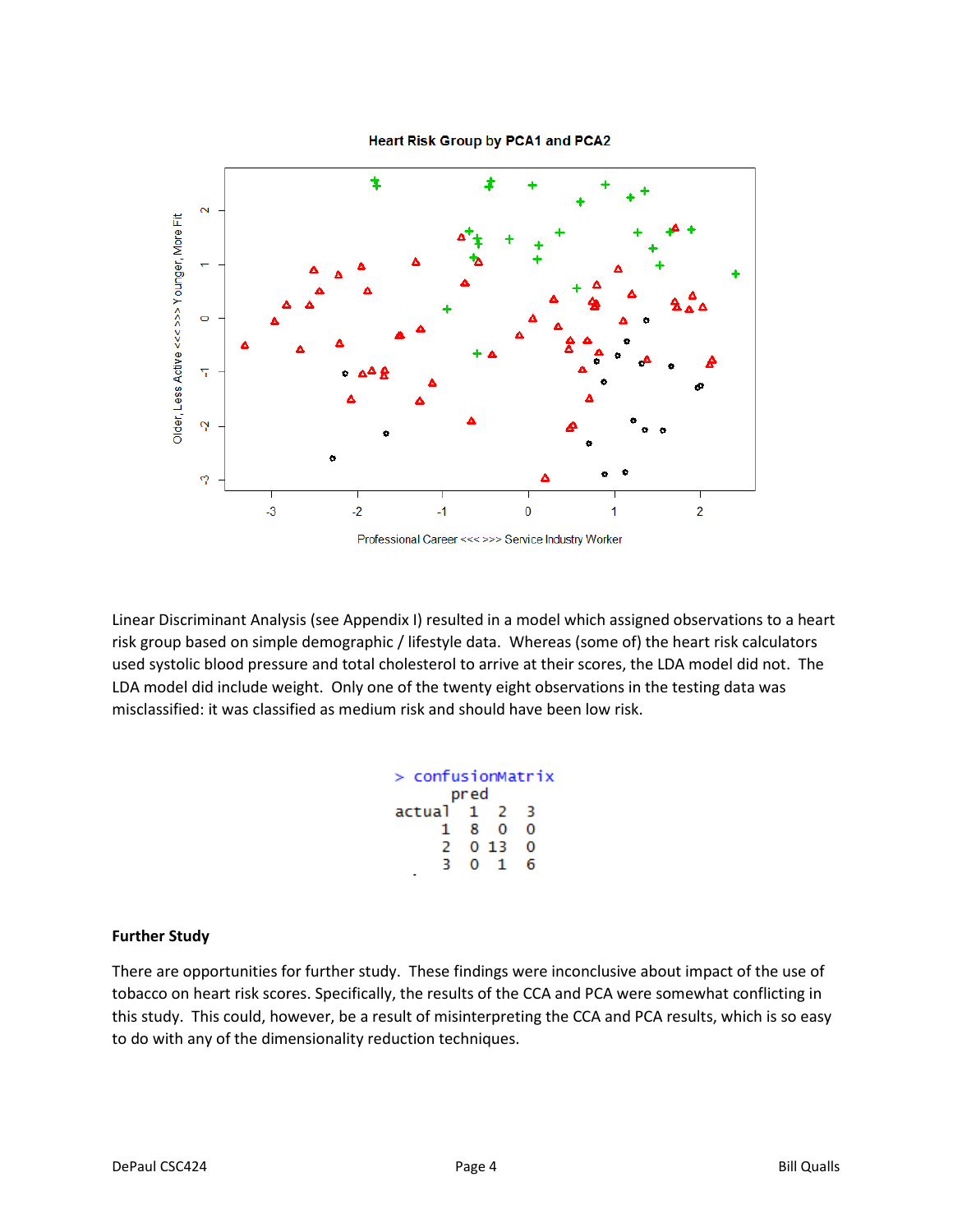While weight was included in the data, height was not, and one must assume that there is an interaction effect with weight and height or weight and gender (that is, 180 pounds might be a good weight if you are a six foot tall male, but an unsafe weight if you are a five foot tall female.)

Ethnicity and family heart health history are commonly recognized heart risk factors, but those data were unavailable.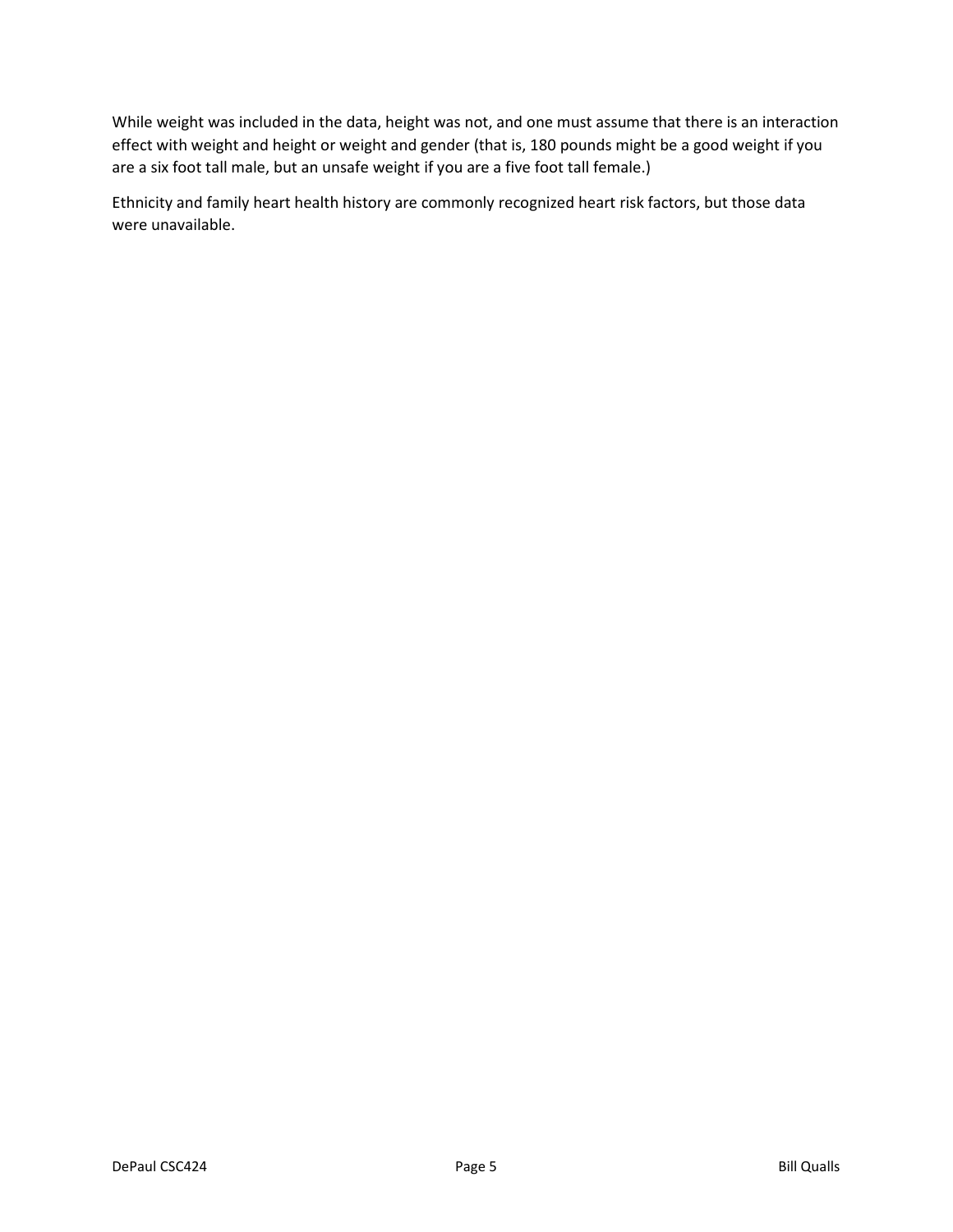# **Appendix A – Description of the data – Part 1**

About the original data…

|            | by Step Approach, Wm. C. Brown Publishers, 1992 |           |                |
|------------|-------------------------------------------------|-----------|----------------|
| Variables: |                                                 | Columns   | Name           |
| 1.         | ID Number                                       | $1 - 2$   | ID             |
| 2.         | Age (years)                                     | $4 - 5$   | <b>AGE</b>     |
| 3.         | Educational level                               | $7 - 7$   | <b>EDUC</b>    |
|            | $0 = no$ high school degree                     |           |                |
|            | $1 = high school graduate$                      |           |                |
|            | $2 = college graduate$                          |           |                |
|            | $3 =$ graduate degree                           |           |                |
| 4.         | Smoking status                                  | $9 - 9$   | SMOKE          |
|            | $0 =$ does not smoke                            |           |                |
|            | $1 =$ less than one pack per day                |           |                |
|            | $2 =$ one or more packs per day                 |           |                |
| 5.         | Exercise                                        | $11 - 11$ | <b>EXER</b>    |
|            | $0 = none$                                      |           |                |
|            | $1 =$ light                                     |           |                |
|            | $2 = moderate$                                  |           |                |
|            | $3 = heavy$                                     |           |                |
|            | 6. Weight (pounds)                              | $13 - 15$ | WEIGHT         |
| 7.         | Serum Cholestrol in                             | $17 - 19$ | <b>CHOLEST</b> |
|            | milligram percent (mg%)                         |           |                |
| 8.         | Systolic Pressure in                            | $21 - 23$ | SYSTOL         |
|            | millimeters of mercury (mmHg)                   |           |                |
| 9.         | IQ test score                                   | $25 - 27$ | IQ             |
|            | 10. Sodium in milliequivalents                  | $29 - 31$ | SODIUM         |
|            | per liter (mEq/l)                               |           |                |
|            | 11. Sex (M/F)                                   | $33 - 33$ | <b>SEX</b>     |
|            | 12. Marital Status                              | $35 - 35$ | MARITAL        |
|            | $M =$ Married                                   |           |                |
|            | $S =$ Single                                    |           |                |
|            | $W = Widowed$                                   |           |                |
|            | $D = Divorced$                                  |           |                |

There are one hundred records.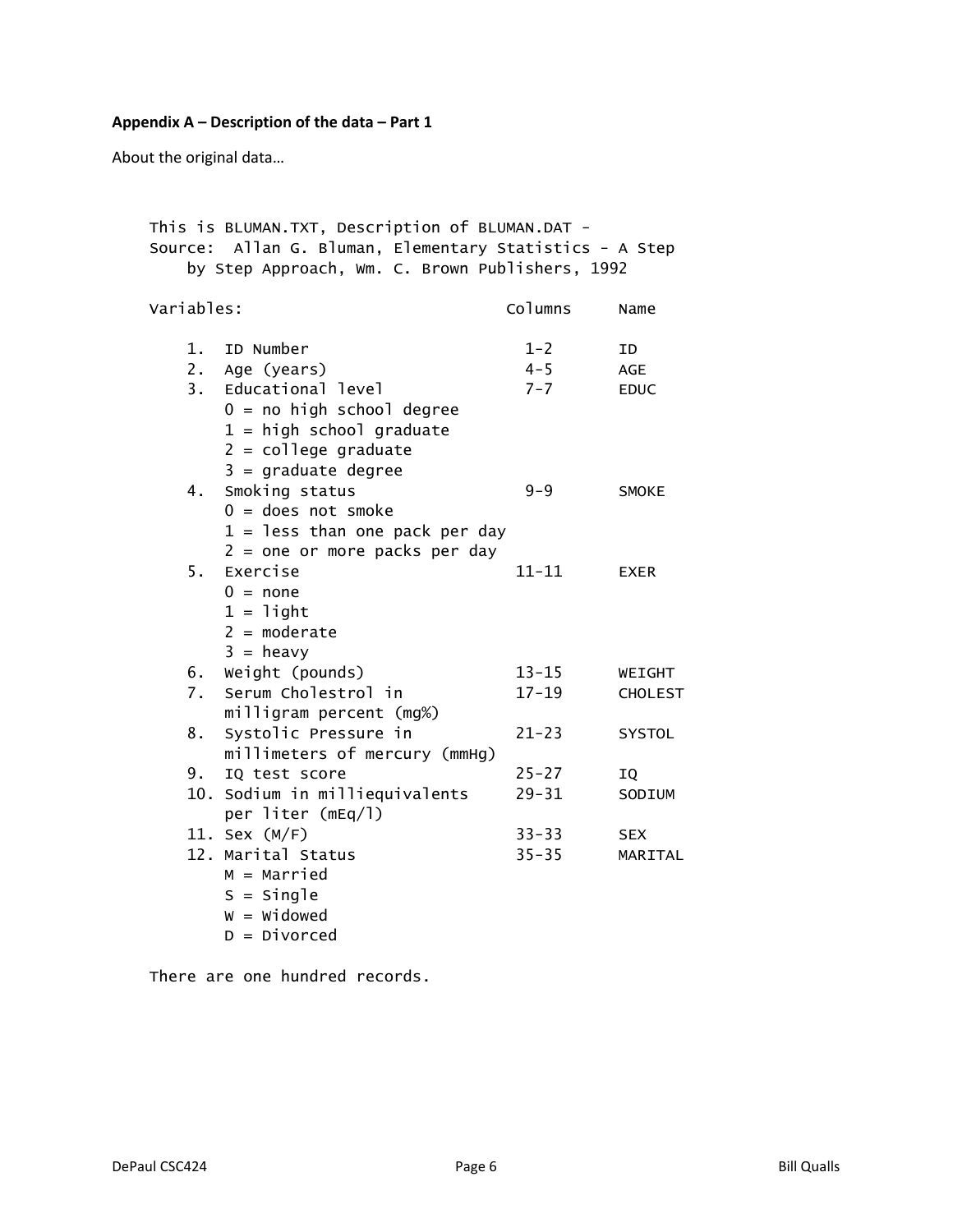### **Appendix B – Description of the data – Part 2**

The CALC1, CALC2, and CALC3 columns are the results of entering selected fields into three different online heart risk calculators. Where necessary, ages were raised to the minimum required by the calculator. Where smoking was asked, the "moderate" level was selected. Where ethnicity was asked, "white" was selected. Where diabetes was asked, "no" was selected.

### Source of CALC1:

http://my.americanheart.org/professional/StatementsGuidelines/PreventionGuidelines/Prevention-Guidelines\_UCM\_457698\_SubHomePage.jsp

|                | А                                                                                                                       | B                                                                                                                           | c                                      |  |  |
|----------------|-------------------------------------------------------------------------------------------------------------------------|-----------------------------------------------------------------------------------------------------------------------------|----------------------------------------|--|--|
| 1              |                                                                                                                         |                                                                                                                             | <b>Enter patient</b><br>values in this |  |  |
| 2              | <b>Risk Factor</b>                                                                                                      | <b>Units</b>                                                                                                                | Value                                  |  |  |
| 3              | <b>Sex</b>                                                                                                              | M (for males) or F (for females)                                                                                            | F                                      |  |  |
| 4              | Age                                                                                                                     | years                                                                                                                       | 27                                     |  |  |
| 5              | Race                                                                                                                    | AA (for African Americans) or WH (for whites or others)                                                                     | MН                                     |  |  |
| 6              | <b>Total Cholesterol</b>                                                                                                | mg/dL                                                                                                                       | 193                                    |  |  |
| 7              | <b>HDL-Cholesterol</b>                                                                                                  | mg/dL                                                                                                                       |                                        |  |  |
| 8              | <b>Systolic Blood Pressure</b>                                                                                          | mm Hg                                                                                                                       | 126                                    |  |  |
| Э              | <b>Treatment for High Blood Pressure</b>                                                                                | Y (for yes) or N (for no)                                                                                                   | N                                      |  |  |
| 10             | <b>Diabetes</b>                                                                                                         | Y (for yes) or N (for no)                                                                                                   | N                                      |  |  |
| 11             | Smoker                                                                                                                  | Y (for yes) or N (for no)                                                                                                   |                                        |  |  |
| 12             |                                                                                                                         |                                                                                                                             |                                        |  |  |
|                | Your 10-Year ASCVD Risk (%)                                                                                             | This calculator only provides 10-year risk<br>estimates for individuals 40 to 79 years of age<br>Enter 20-100 for HDL value | 10<br>30.0<br>25.0                     |  |  |
| 13<br>14<br>15 | 10-Year ASCVD Risk (%) for Someone Your Age<br>with Optimal Risk Factor Levels (shown above in<br>column <sub>E</sub> ) | This calculator only provides 10-year risk<br>estimates for individuals 40 to 79 years of age                               | 20.0                                   |  |  |
|                |                                                                                                                         |                                                                                                                             |                                        |  |  |
|                | Your Lifetime ASCVD Risk* (%)                                                                                           | 27.0                                                                                                                        | Predicted Risk (%)<br>15.0<br>10.0     |  |  |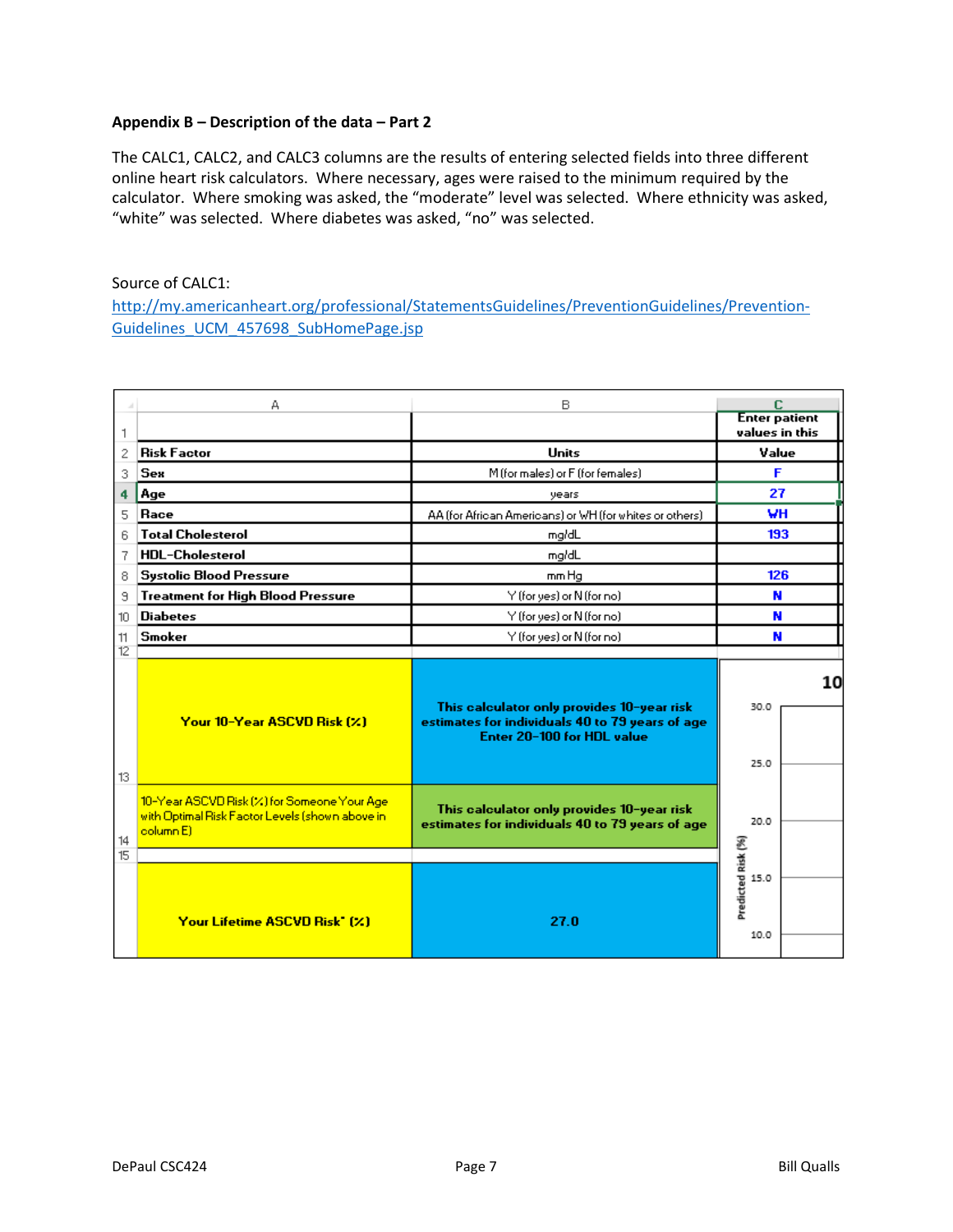## Source of CALC2:

| <b>Risk Factor</b>       |                              | <b>Points</b> | <b>Relative Risk</b>           |
|--------------------------|------------------------------|---------------|--------------------------------|
| Sex:                     | Male (a) Female              |               |                                |
| Age:                     | 30<br>years                  | -9            |                                |
| Smoker:                  | Yes $\circledcirc$ No        | $\Omega$      | Low                            |
| <b>Diabetes:</b>         | $\odot$ No<br>Yes            | $\Omega$      | Low                            |
| <b>Blood Pressure:</b>   | mm Ha                        |               |                                |
| <b>Total Cholesterol</b> | mg/dl<br>$\mathbf{v}$<br>193 | $\Omega$      | Low                            |
| <b>HDL Cholesterol:</b>  | mg/dl                        |               |                                |
| Calculate                | Clear                        |               |                                |
|                          | <b>Total Points:</b>         | $-9$          | $= 1$ % risk                   |
|                          |                              |               | of heart disease in 10 years   |
|                          |                              |               | Average 10-year risk $=$ < 1 % |
|                          |                              |               | (for others in your age group) |
|                          |                              |               | Low 10-year risk $=$ < 1 %     |
|                          |                              |               | (for others in your age group) |

http://www.mcw.edu/calculators/Coronary-Heart-Disease-Risk.htm

## Source of CALC3: http://www.qrisk.org/index.php

| About you                                                                                                                                                                                                                                                           | <b>Your results</b>                                                                                                                  |
|---------------------------------------------------------------------------------------------------------------------------------------------------------------------------------------------------------------------------------------------------------------------|--------------------------------------------------------------------------------------------------------------------------------------|
| 27<br>Age (25-84):<br>O Male <sup>O</sup> Female<br>Sex:<br>White or not stated v<br>Ethnicity:                                                                                                                                                                     | Your risk of having a heart attack or stroke within the next 10 years is:<br>0.1%                                                    |
| -UK postcode: leave blank if unknown-<br>Postcode:                                                                                                                                                                                                                  | In other words, in a crowd of 100 people with the same risk factors as you, 0 are likely to have a heart attack or st<br>years.      |
| Clinical information<br>Smoking status: non-smoker<br>Diabetes status: none $\vee$<br>Angina or heart attack in a 1st degree relative $< 60$ ?<br>Chronic kidney disease? □<br>Atrial fibrillation?<br>On blood pressure treatment?<br>Rheumatoid arthritis? $\Box$ | u0000000<br>9000000000<br>)00000000C<br>DOOOOOOOC<br>වටටටටටට<br>,000000000<br>)OOOOOOOOO<br><b>Risk of</b><br>heart attack or stroke |
| Leave blank if unknown                                                                                                                                                                                                                                              | Your score has been calculated using estimated data, as some information was left blank.                                             |
| Cholesterol/HDL ratio:<br>Systolic blood pressure (mmHq): 126                                                                                                                                                                                                       | Your body mass index was estimated as 25.4 kg/m <sup>2</sup> .                                                                       |
| Body mass index-                                                                                                                                                                                                                                                    | How does your 10-year score compare?                                                                                                 |
| Height (cm):<br>Weight (kg):                                                                                                                                                                                                                                        | Your score<br>Your 10-year QRISK®2 score<br>0.1%<br>0.1%                                                                             |
| Calculate risk over $10 \sqrt{year}$ .<br>Calculate risk                                                                                                                                                                                                            | The score of a typical person with the same age, sex, and ethnicity<br>0.7<br>Relative risk                                          |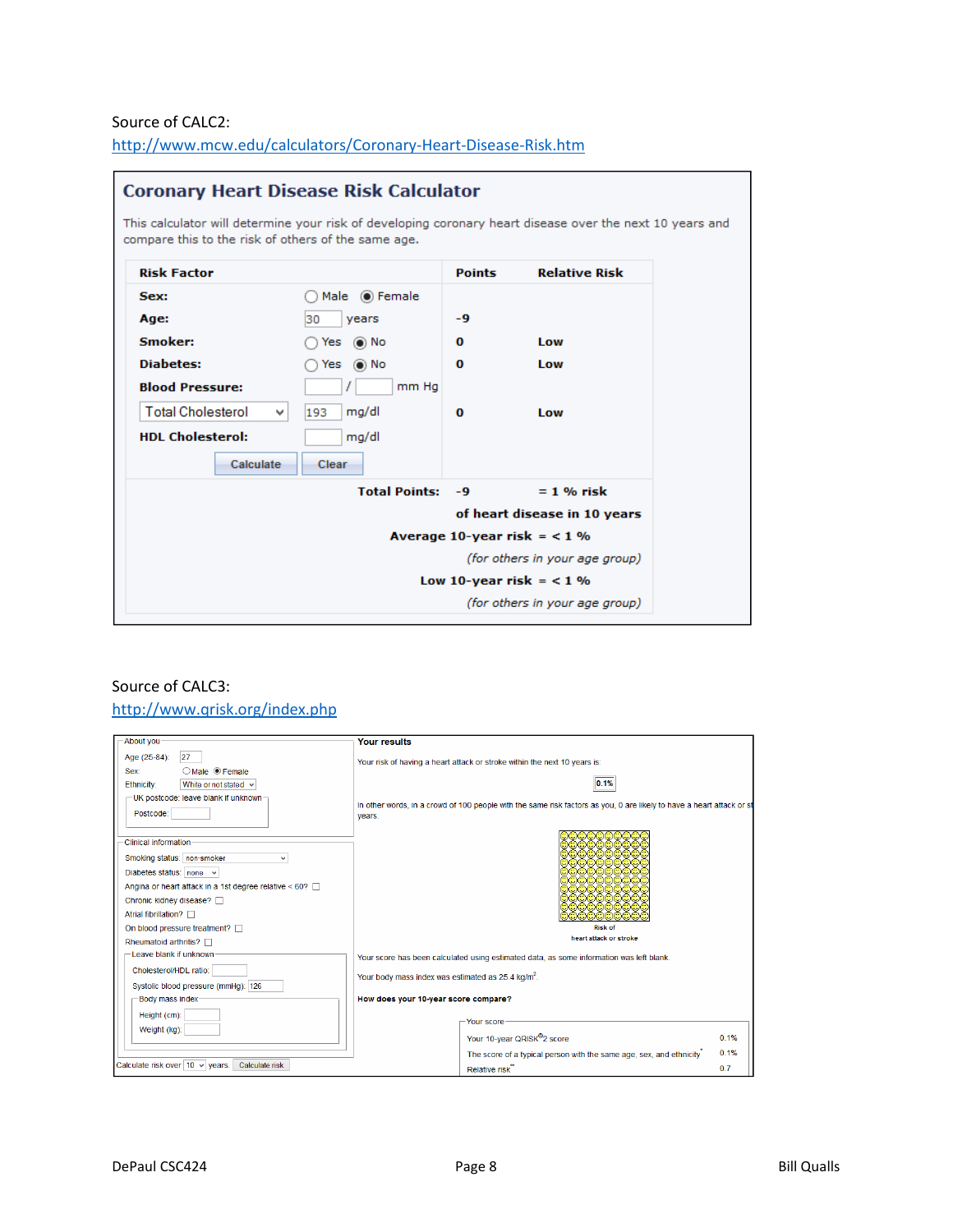|                                                                       | ID AGE EDUC SMOKE EXER WEIGHT CHOLEST SYSTOL IQ SODIUM SEX MARITAL                                                                         |  |
|-----------------------------------------------------------------------|--------------------------------------------------------------------------------------------------------------------------------------------|--|
| CALC1 CALC2 CALC3                                                     |                                                                                                                                            |  |
|                                                                       | 01 27 2 1 1 120 193 126 118 136 F M 27<br>$-9$<br>0.10                                                                                     |  |
| 02<br>18<br>$\mathbf{1}$<br>03<br>32<br>$\overline{2}$<br>$\mathbf 0$ | 0 1 145 210<br>120 105<br>137 M S 50<br>$-2$<br>0.20<br>128 115<br>135 F M<br>0 118<br>196<br>-39<br>$-7$<br>1.10                          |  |
|                                                                       | 04 24 2 0 1 162 208 129 108<br>142 M M<br>50<br>$\overline{\phantom{a}}$<br>0.30                                                           |  |
| 05 19 1 2 0 106                                                       | 133 F S 27<br>188 119 106<br>-9<br>0.10                                                                                                    |  |
|                                                                       | 06 56 1 0 0 143 206 136 111<br>138 F W 39<br>7.50<br>10                                                                                    |  |
| 07 65 1 2 0 160 240 131                                               | 99 140 M W 50<br>8<br>13.80                                                                                                                |  |
|                                                                       | 08 36 2 1 0 215 215 163 106 151 M D 50<br>1<br>1.40                                                                                        |  |
| 09 43 1<br>$\bf{0}$                                                   | 1 127 201 132<br>134 F M 39<br>111<br>3<br>2.40                                                                                            |  |
| 10 47 1                                                               | $\begin{array}{ccc} 1 & 1 & 132 & 215 \\ 1 & 2 & 196 & 199 \end{array}$<br>138 109 135 F D 39<br>6<br>1.70                                 |  |
| $\overline{\mathbf{3}}$<br>11 48                                      | 199 148 115<br>$\overline{2}$<br>146 M D 46<br>4.40                                                                                        |  |
| 12 25 2                                                               | 2 3 109 210<br>115 114<br>141 F S<br>$39 - 8$<br>0.10                                                                                      |  |
| 14 37 2<br>03187                                                      | 13 63 0 1 0 170 242 149 101<br>152 F D 39<br>$\overline{9}$<br>7.80<br>$\overline{\phantom{a}}$<br>193<br>142<br>109<br>144 M M 50<br>2.70 |  |
| 15<br>1 1 2 3 4<br>40 0                                               | $\overline{2}$<br>208<br>156<br>98<br>147 M M<br>46<br>2.10                                                                                |  |
| 16 25 1 2 1 199 253                                                   | $\mathbf{1}$<br>135 103<br>148 M S 50<br>0.10                                                                                              |  |
|                                                                       | 17 72 0 0 0 143 288 156 103<br>145 F M 50<br>26.30<br>13                                                                                   |  |
| 18                                                                    | 56 1 1 0 156 164 153<br>- 99<br>144 F D 39<br>$\overline{7}$<br>4.50                                                                       |  |
|                                                                       | 19 37 2 0 2 142 214 122 110<br>135 M M 50<br>3<br>2.20                                                                                     |  |
| 20 41 1 1 1 1 1 23 220 142                                            | 108<br>134 F M 39<br>$\mathbf 1$<br>1.00                                                                                                   |  |
| 21 33<br>$\overline{2}$<br>22                                         | 1 1 165 194<br>122<br>137 M S<br>112<br>36<br>0.50<br>-9<br>119 106<br>134 M D<br>50<br>8.80                                               |  |
| 52 1<br>23 44 2 0 1 121 223                                           | 0 1 157 205<br>6<br>135<br>$\overline{\mathbf{3}}$<br>133 F M 39<br>116<br>2.80                                                            |  |
|                                                                       | 24 53 1 0 0 131 199 133 121<br>136 F M 39<br>8<br>5.80                                                                                     |  |
|                                                                       | $\overline{2}$<br>25 19 1 0 3 128 206 118 122<br>132 M S 50<br>0.20                                                                        |  |
|                                                                       | 26 25 1 0 0 143 200 118 103<br>135 M M 50<br>$\overline{2}$<br>0.20                                                                        |  |
| 27<br>31 2<br>1 1 1 5 2                                               | 136 M M<br>204 120 119<br>46<br>0.30<br>0                                                                                                  |  |
|                                                                       | 28 28 2 0 0 119 203 118 116<br>138 F M 39<br>$-6$<br>0.40                                                                                  |  |
| 30 47 2                                                               | 29 23 1 0 0 111 240 120 105<br>135 F S 50<br>$-6$<br>0.30<br>1 0 149 199 132 123<br>136 F M 27<br>1.60                                     |  |
|                                                                       | 3<br>31 47 2 1 0 179 235 131 113<br>3<br>139 M M 46<br>3.50                                                                                |  |
| 32 59 1 2 0 206 260                                                   | 151<br>99<br>143<br>M W 50<br>6<br>10.50                                                                                                   |  |
| 33<br>36 <sub>2</sub>                                                 | 1 0 191 201<br>148<br>118<br>145 M D 46<br>$\mathbf 1$<br>1.10                                                                             |  |
| 34 59 0                                                               | 1 1 1 56 2 35<br>142 100<br>132 F W 39<br>8<br>5.30                                                                                        |  |
| $\mathbf{1}$<br>35<br>35<br>0 0 122                                   | 232<br>131 106<br>135 F M 39 -1<br>1.10                                                                                                    |  |
| 29 2<br>36<br>$\overline{0}$                                          | 2 175<br>195 129 121<br>148 M M 50<br>$\mathbf{1}$<br>0.70                                                                                 |  |
| 37 43<br>38                                                           | 3 0 3 194 211 138 129<br>146 M M<br>50<br>4<br>4.90<br>1 2 0 132 240 130                                                                   |  |
| 44<br>39 63<br>$\overline{2}$<br>$\mathbf{1}$<br>$\overline{2}$       | 109 132 F S 39<br>$\mathbf 1$<br>1.20<br>188 255 156 121<br>7<br>145 M M 50<br>8.10                                                        |  |
| 40 36 2 1                                                             | 1 125 220 126 117 140 F S 39 -3<br>0.90                                                                                                    |  |
| $\mathbf{1}$<br>211<br>41<br>0                                        | 109 206 114 102<br>136 F M 39<br>-6<br>0.30                                                                                                |  |
| 31 <sub>2</sub><br>42<br>$\overline{0}$                               | 2 112 201 116 123<br>133 F M<br>-39<br>$-6$<br>0.60                                                                                        |  |
| 43 57 1                                                               | 1 1 167 213 141 103<br>143 M W<br>46<br>5<br>8.50                                                                                          |  |
| 44<br>20<br>$\mathbf 1$<br>2<br>3                                     | 101<br>194<br>110<br>111<br>125<br>F S<br>27<br>0.10<br>-9                                                                                 |  |
| 45<br>$\overline{2}$<br>3<br>24<br>$\mathbf 1$<br>$\mathbf{1}$        | 106 188<br>113<br>114<br>127 F D<br>27<br>-9<br>0.10<br>148 206                                                                            |  |
| 46<br>42 1 0<br>1 <sub>0</sub><br>55<br>47                            | 136 107<br>140<br>$\mathsf{S}$<br>50<br>4.40<br>M<br>4<br>0 170 257 152<br>106<br>130 F M<br>-50<br>10<br>8.00                             |  |
| 23 0 0<br>48                                                          | 1 152 204 116<br>95<br>142 M M<br>$\overline{2}$<br>0.20<br>50                                                                             |  |
| 49 32 2 0                                                             | 0 191 210 132 115<br>147 M M 50<br>$\overline{2}$<br>1.20                                                                                  |  |
|                                                                       | 50 28 1 0 1 148 222 135 100 135 M M 50<br>$\mathbf{2}$<br>0.60                                                                             |  |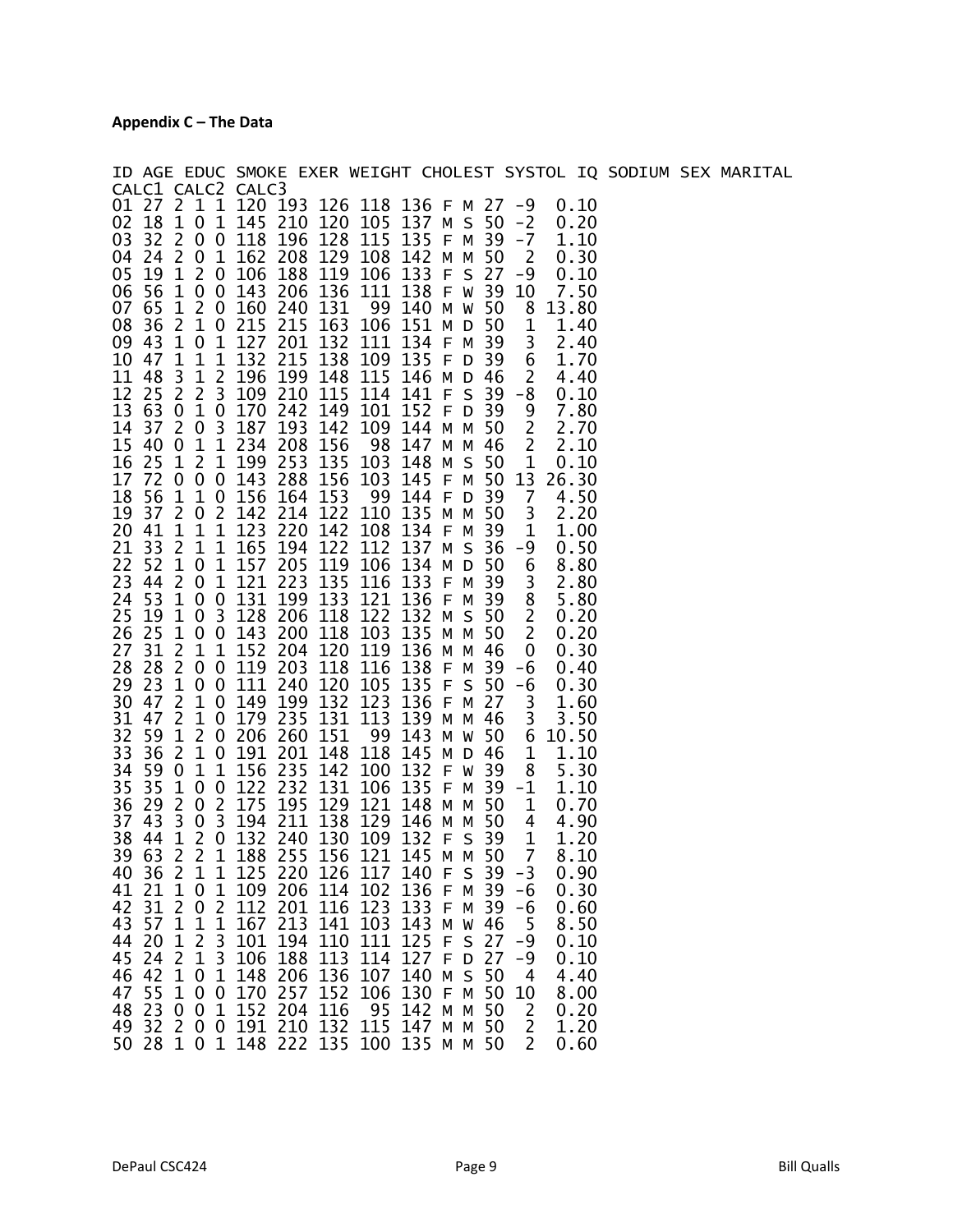| 51<br>52<br>53<br>54<br>55<br>56<br>57<br>58<br>59<br>60<br>61<br>62<br>63<br>64<br>65<br>66<br>67<br>68<br>69<br>70<br>71<br>72<br>73<br>74<br>75<br>76<br>77<br>78<br>79<br>80<br>81<br>82<br>83<br>84<br>85<br>86<br>87<br>88<br>89<br>90<br>91<br>92<br>93<br>94 | 67<br>22<br>19<br>25<br>41<br>24<br>32<br>50<br>32<br>26<br>36<br>40<br>19<br>37<br>65<br>21<br>25<br>68<br>18<br>26<br>45<br>44<br>50<br>63<br>48<br>27<br>31<br>28<br>36<br>43<br>21<br>32<br>29<br>49<br>24<br>36<br>34<br>36<br>29<br>42<br>41<br>29<br>43<br>61<br>21 | 0<br>1<br>1<br>$\overline{c}$<br>3<br>2<br>2<br>3<br>2<br>2<br>1<br>1<br>1<br>2<br>3<br>1<br>2<br>0<br>1<br>0<br>1<br>3<br>1<br>0<br>1<br>2<br>1<br>$\overline{c}$<br>2<br>3<br>1<br>2<br>2<br>2<br>1<br>2<br>1<br>0<br>1<br>0<br>$\mathbf{1}$<br>$\mathbf{1}$<br>1<br>1<br>1 | 0<br>1<br>1<br>0<br>$\overline{c}$<br>0<br>0<br>0<br>1<br>0<br>$\mathbf 1$<br>1<br>1<br>0<br>2<br>$\overline{c}$<br>$\overline{2}$<br>0<br>1<br>1<br>1<br>0<br>0<br>0<br>0<br>0<br>$\mathbf 1$<br>0<br>$\mathbf{1}$<br>2<br>0<br>1<br>1<br>$\overline{c}$<br>1<br>0<br>2<br>0<br>1<br>0<br>1<br>$\mathbf 1$<br>1 | 0<br>1<br>1<br>$\overline{2}$<br>2<br>3<br>1<br>1<br>0<br>1<br>0<br>0<br>1<br>2<br>1<br>$\overline{2}$<br>$\mathbf 1$<br>0<br>2<br>1<br>1<br>0<br>0<br>0<br>3<br>3<br>1<br>$\overline{2}$<br>2<br>0<br>1<br>0<br>0<br>$\mathbf 1$<br>1<br>2<br>0<br>1<br>1<br>2<br>$\mathbf{1}$<br>0<br>0<br>0 | 160<br>109<br>131<br>153<br>165<br>112<br>115<br>173<br>186<br>181<br>112<br>130<br>132<br>179<br>212<br>99<br>128<br>167<br>121<br>163<br>185<br>130<br>142<br>166<br>163<br>147<br>152<br>112<br>190<br>179<br>117<br>125<br>123<br>185<br>133<br>163<br>135<br>142<br>155<br>169<br>136<br>112<br>185<br>173 | 250<br>220<br>231<br>212<br>236<br>205<br>187<br>203<br>248<br>207<br>188<br>201<br>237<br>228<br>220<br>191<br>195<br>210<br>198<br>235<br>229<br>215<br>232<br>271<br>203<br>186<br>228<br>197<br>226<br>252<br>185<br>193<br>192<br>190<br>237<br>195<br>199<br>216<br>214<br>201<br>214<br>205<br>208<br>248 | 141<br>121<br>117<br>121<br>130<br>118<br>115<br>136<br>119<br>123<br>117<br>121<br>115<br>141<br>158<br>117<br>120<br>142<br>123<br>128<br>125<br>128<br>135<br>143<br>131<br>118<br>116<br>120<br>123<br>127<br>116<br>123<br>131<br>129<br>121<br>115<br>133<br>138<br>120<br>123<br>133<br>120<br>127<br>142 | 116<br>103<br>112<br>119<br>131<br>100<br>109<br>126<br>122<br>121<br>98<br>105<br>111<br>127<br>129<br>103<br>121<br>98<br>113<br>99<br>101<br>128<br>104<br>103<br>103<br>114<br>126<br>123<br>121<br>131<br>105<br>119<br>116<br>127<br>114<br>119<br>117<br>88<br>98<br>96<br>102<br>102<br>100<br>101 | 146<br>144<br>133<br>149<br>152<br>132<br>136<br>146<br>149<br>142<br>135<br>136<br>137<br>141<br>148<br>131<br>131<br>140<br>136<br>140<br>143<br>137<br>138<br>147<br>144<br>134<br>138<br>133<br>147<br>145<br>137<br>135<br>131<br>144<br>129<br>139<br>135<br>137<br>135<br>137<br>141<br>130<br>143<br>141 | F<br>F<br>м<br>м<br>Μ<br>F<br>F<br>м<br>м<br>м<br>F<br>F<br>м<br>F<br>м<br>F<br>F<br>м<br>F<br>м<br>м<br>F<br>F<br>F<br>м<br>м<br>м<br>F<br>м<br>м<br>F<br>F<br>F<br>м<br>м<br>м<br>F<br>F<br>м<br>Μ<br>F.<br>F<br>Μ<br>Μ | W<br>Μ<br>S<br>D<br>Μ<br>S<br>S<br>м<br>м<br>S<br>D<br>D<br>S<br>м<br>Μ<br>S<br>S<br>W<br>S<br>м<br>м<br>м<br>м<br>W<br>м<br>м<br>D<br>Μ<br>м<br>D<br>S<br>Μ<br>D<br>м<br>м<br>м<br>м<br>Μ<br>S<br>D<br>D<br>М<br>M<br>M | 50<br>39<br>46<br>50<br>46<br>39<br>39<br>50<br>50<br>50<br>27<br>39<br>46<br>39<br>46<br>27<br>27<br>50<br>27<br>46<br>46<br>39<br>39<br>50<br>50<br>50<br>46<br>39<br>46<br>50<br>39<br>27<br>27<br>36<br>46<br>50<br>27<br>39<br>46<br>50<br>39<br>39<br>50<br>50 | 11<br>-8<br>0<br>$\overline{c}$<br>$\overline{2}$<br>-6<br>-7<br>6<br>1<br>2<br>-4<br>1<br>0<br>-1<br>9<br>-9<br>-9<br>9<br>-9<br>0<br>3<br>3<br>9<br>11<br>5<br>1<br>0<br>$-7$<br>1<br>3<br>$-7$<br>-9<br>-9<br>2<br>0<br>2<br>-9<br>-1<br>0<br>4<br>$\mathbf{1}$<br>$-8$<br>$\overline{2}$<br>$\overline{7}$ | 17.60<br>0.10<br>0.10<br>0.20<br>1.80<br>0.30<br>0.60<br>8.60<br>0.40<br>0.30<br>0.40<br>0.70<br>0.10<br>1.60<br>15.60<br>0.10<br>0.10<br>26.80<br>0.10<br>0.10<br>2.70<br>2.50<br>4.60<br>13.50<br>7.10<br>0.40<br>0.30<br>0.40<br>0.80<br>2.20<br>0.30<br>0.30<br>0.20<br>4.10<br>0.10<br>1.70<br>0.40<br>1.40<br>0.20<br>3.90<br>0.90<br>0.20<br>2.20<br>11.30 |
|----------------------------------------------------------------------------------------------------------------------------------------------------------------------------------------------------------------------------------------------------------------------|----------------------------------------------------------------------------------------------------------------------------------------------------------------------------------------------------------------------------------------------------------------------------|-------------------------------------------------------------------------------------------------------------------------------------------------------------------------------------------------------------------------------------------------------------------------------|------------------------------------------------------------------------------------------------------------------------------------------------------------------------------------------------------------------------------------------------------------------------------------------------------------------|------------------------------------------------------------------------------------------------------------------------------------------------------------------------------------------------------------------------------------------------------------------------------------------------|-----------------------------------------------------------------------------------------------------------------------------------------------------------------------------------------------------------------------------------------------------------------------------------------------------------------|------------------------------------------------------------------------------------------------------------------------------------------------------------------------------------------------------------------------------------------------------------------------------------------------------------------|------------------------------------------------------------------------------------------------------------------------------------------------------------------------------------------------------------------------------------------------------------------------------------------------------------------|------------------------------------------------------------------------------------------------------------------------------------------------------------------------------------------------------------------------------------------------------------------------------------------------------------|------------------------------------------------------------------------------------------------------------------------------------------------------------------------------------------------------------------------------------------------------------------------------------------------------------------|---------------------------------------------------------------------------------------------------------------------------------------------------------------------------------------------------------------------------|--------------------------------------------------------------------------------------------------------------------------------------------------------------------------------------------------------------------------|----------------------------------------------------------------------------------------------------------------------------------------------------------------------------------------------------------------------------------------------------------------------|----------------------------------------------------------------------------------------------------------------------------------------------------------------------------------------------------------------------------------------------------------------------------------------------------------------|-------------------------------------------------------------------------------------------------------------------------------------------------------------------------------------------------------------------------------------------------------------------------------------------------------------------------------------------------------------------|
| 95                                                                                                                                                                                                                                                                   |                                                                                                                                                                                                                                                                            |                                                                                                                                                                                                                                                                               | $\frac{2}{1}$                                                                                                                                                                                                                                                                                                    | 3                                                                                                                                                                                                                                                                                              | 106                                                                                                                                                                                                                                                                                                             | 210                                                                                                                                                                                                                                                                                                              | 111                                                                                                                                                                                                                                                                                                              | 105                                                                                                                                                                                                                                                                                                        | 131                                                                                                                                                                                                                                                                                                              | F                                                                                                                                                                                                                         | S                                                                                                                                                                                                                        | 39                                                                                                                                                                                                                                                                   | $-8$                                                                                                                                                                                                                                                                                                           |                                                                                                                                                                                                                                                                                                                                                                   |
| 96<br>97<br>98<br>99<br>00                                                                                                                                                                                                                                           | 56<br>63<br>74<br>35<br>28                                                                                                                                                                                                                                                 | $\boldsymbol{0}$<br>0<br>1<br>2<br>2                                                                                                                                                                                                                                          | $\pmb{0}$<br>$\mathbf 1$<br>0<br>0<br>$\Omega$                                                                                                                                                                                                                                                                   | 0<br>0<br>0<br>1<br>3                                                                                                                                                                                                                                                                          | 149<br>192<br>162<br>151<br>161                                                                                                                                                                                                                                                                                 | 232<br>193<br>247<br>251<br>199                                                                                                                                                                                                                                                                                  | 142<br>163<br>151<br>147<br>129                                                                                                                                                                                                                                                                                  | 103<br>95<br>99<br>113<br>116                                                                                                                                                                                                                                                                              | 141<br>147<br>151<br>145<br>138                                                                                                                                                                                                                                                                                  | F<br>М<br>F<br>F<br>М                                                                                                                                                                                                     | M<br>M<br>W<br>Μ<br>M                                                                                                                                                                                                    | 39<br>50<br>50<br>50<br>50                                                                                                                                                                                                                                           | 10<br>5<br>11<br>$-1$<br>$\mathbf 1$                                                                                                                                                                                                                                                                           | $0.10$<br>7.90<br>14.30<br>29.30<br>1.50<br>0.60                                                                                                                                                                                                                                                                                                                  |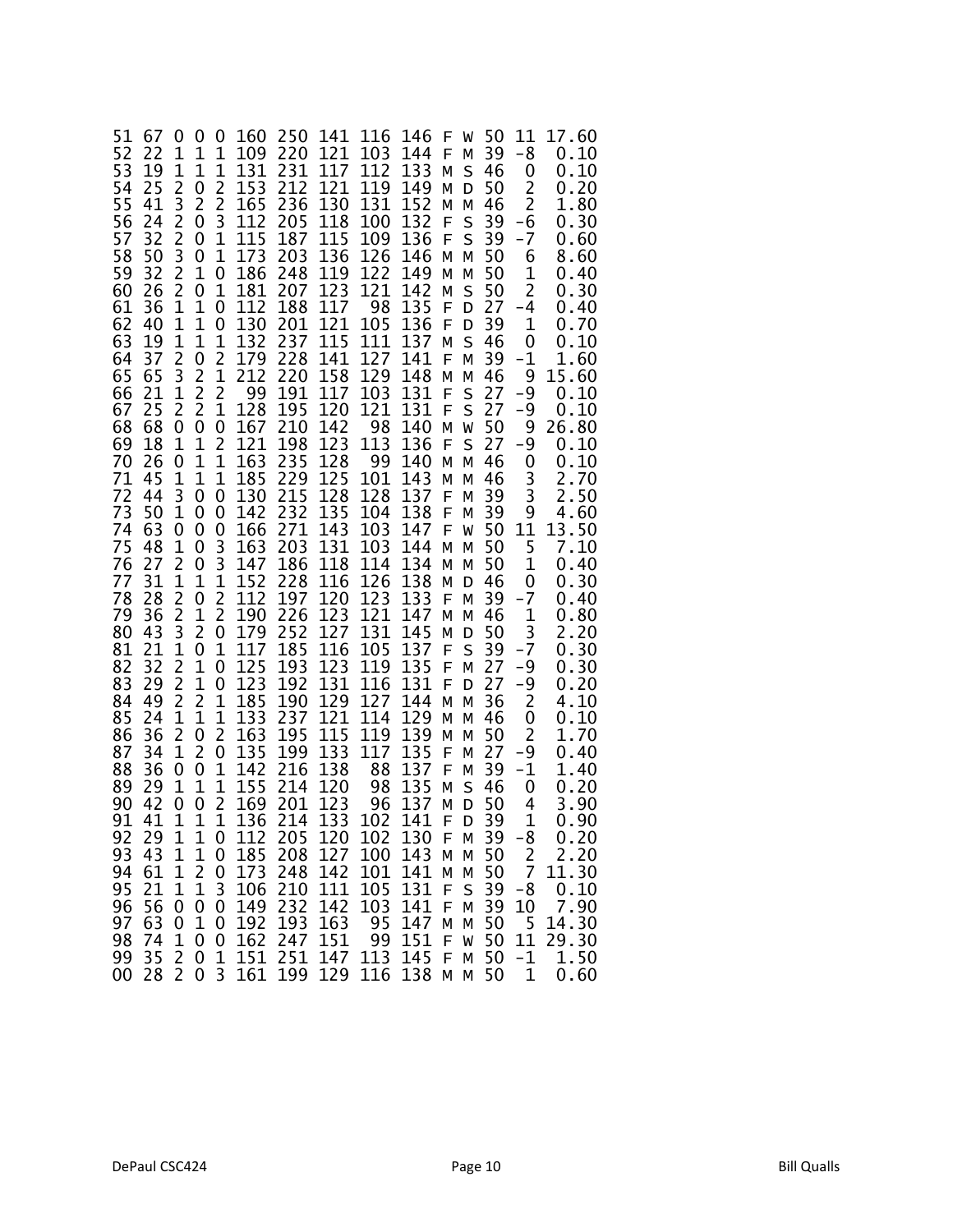# **Appendix D – Importing into R Studio**

The following screen shots show how the data was imported into R Studio:

| <b>RStudio</b>                                                                                                                                                                         |                                                      |
|----------------------------------------------------------------------------------------------------------------------------------------------------------------------------------------|------------------------------------------------------|
| Edit Code View Plots Session Build Debug Tools Help<br>File                                                                                                                            |                                                      |
| $\bigcirc$ $\bigcirc$ $\bigcirc$ $\bigcirc$ $\bigcirc$ $\bigcirc$ $\bigcirc$ $\bigcirc$ $\bigcirc$ $\bigcirc$ $\bigcirc$ $\bigcirc$ $\bigcirc$ file/function                           | R Project: (None) -                                  |
| Console $\sim$ / $\approx$                                                                                                                                                             | $=$ $\Box$<br><b>Environment</b><br><b>History</b>   |
| R version 3.1.0 (2014-04-10) -- "Spring Dance"                                                                                                                                         | Gear   Holmport Dataset v Clear   G<br>$\equiv$ List |
| Copyright (C) 2014 The R Foundation for Statistical Computing                                                                                                                          | Global Environment -                                 |
| Platform: x86_64-w64-mingw32/x64 (64-bit)                                                                                                                                              |                                                      |
| R is free software and comes with ABSOLUTELY NO WARRANTY.<br>You are welcome to redistribute it under certain conditions.<br>Type 'license()' or 'licence()' for distribution details. | Environment is empty                                 |
| R is a collaborative project with many contributors.<br>Type 'contributors()' for more information and<br>'citation()' on how to cite R or R packages in publications.                 |                                                      |

| <b>Import Dataset</b>                                                                                                 |                                                                                                                                                                                                                                                                                                                                                                                                                                                                                                                                                                                                                                                                                                                                                                                                                                                                                                                                                                                                                              |
|-----------------------------------------------------------------------------------------------------------------------|------------------------------------------------------------------------------------------------------------------------------------------------------------------------------------------------------------------------------------------------------------------------------------------------------------------------------------------------------------------------------------------------------------------------------------------------------------------------------------------------------------------------------------------------------------------------------------------------------------------------------------------------------------------------------------------------------------------------------------------------------------------------------------------------------------------------------------------------------------------------------------------------------------------------------------------------------------------------------------------------------------------------------|
| Name                                                                                                                  | <b>Input File</b>                                                                                                                                                                                                                                                                                                                                                                                                                                                                                                                                                                                                                                                                                                                                                                                                                                                                                                                                                                                                            |
| <b>BLUMAN</b>                                                                                                         | AGE EDUC SMOKE EXER WEIGHT CHOLEST SYSTOL IQ SODIUM : A<br>ID                                                                                                                                                                                                                                                                                                                                                                                                                                                                                                                                                                                                                                                                                                                                                                                                                                                                                                                                                                |
| Heading <sup>●</sup> Yes ○No<br>Separator Whitespace<br>▼<br>Period<br>Decimal<br>▼<br>Double quote (")<br>▼<br>Quote | 01<br>27<br>1 1 120 193 126 118 136 F M<br>2<br>145 210 120 105<br>02<br>18<br>1<br>137<br>$\circ$<br>1<br>мs<br>32<br>2<br>118 196 128 115 135<br>03<br>$\circ$<br>$\circ$<br>F M<br>2<br>162 208 129 108<br>04<br>24<br>142<br>o<br>1<br>м<br>19<br>106 188 119 106 133<br>05<br>1<br>2<br>$\circ$<br>- 5<br>F.<br>56<br>143 206 136 111<br>06<br>1<br>138<br>o<br>o<br>F<br>W<br>65<br>1<br>160 240 131 099 140<br>07<br>2<br>$\circ$<br>W<br>м<br>2<br>215 215 163 106 151<br>08<br>36<br>1<br>٥<br>м<br>D<br>43<br>127 201 132 111 134<br>09<br>1<br>o<br>1.<br>F<br>м<br>1<br>132 215<br>10<br>47<br>1<br>138 109 135<br>1<br>F<br>D<br>з<br>48<br>196 199 148 115 146<br>11<br>1<br>2<br>M D<br>2<br>25<br>2<br>з<br>109 210 115 114<br>12<br>141<br>s<br>F<br>13<br>63<br>o<br>$\mathbf{1}$<br>170 242 149 101 152<br>$\circ$<br>F D<br>2<br>14<br>37<br>0 <sup>3</sup><br>187 193 142 109<br>144<br>M M<br>0 1 1 234 208 156 098 147 M M<br>15<br>40<br>25 1 2 1 199 253 135 103 148 M S<br>16<br>∢<br>$\mathbf{r}$ |
|                                                                                                                       | Data Frame                                                                                                                                                                                                                                                                                                                                                                                                                                                                                                                                                                                                                                                                                                                                                                                                                                                                                                                                                                                                                   |
|                                                                                                                       | <b>AGE</b><br><b>EDUC</b><br><b>SMOKE</b><br><b>EXER</b><br>SYS A<br>ID<br><b>WEIGHT</b><br><b>CHOLEST</b><br>27<br>2<br>1<br>1<br>1<br>120<br>193<br>126<br>2<br>18<br>$\frac{1}{2}$<br>1<br>о<br>145<br>210<br>120<br>з<br>32<br>o<br>о<br>118<br>196<br>128<br>4<br>2<br>1<br>24<br>o<br>1<br>162<br>129<br>208<br>$\frac{5}{6}$<br>2<br>19<br>o<br>106<br>119<br>188<br>1<br>0<br>56<br>о<br>143<br>136<br>206<br>7<br>$\frac{1}{2}$<br>2<br>65<br>о<br>160<br>131<br>240<br>8<br>1<br>36<br>о<br>215<br>163<br>215<br>1<br>o<br>9<br>43<br>1<br>127<br>201<br>132<br>$\frac{1}{3}$<br>10<br>1<br>1<br>132<br>47<br>215<br>138<br>2<br>1<br>11<br>48<br>196<br>199<br>148<br>2<br>2<br>з<br>12<br>25<br>109<br>210<br>115<br>0<br>1<br>0<br>13<br>63<br>170<br>149<br>242<br>2<br>o<br>з<br>14<br>37<br>187<br>193<br>142<br>1<br>1<br>15<br>40<br>o<br>234<br>208<br>156<br>٧<br>2<br>16<br>25<br>1<br>1<br>199<br>253<br>135<br>$\rightarrow$<br>$\overline{\phantom{a}}$                                              |
|                                                                                                                       | Cancel<br>Import                                                                                                                                                                                                                                                                                                                                                                                                                                                                                                                                                                                                                                                                                                                                                                                                                                                                                                                                                                                                             |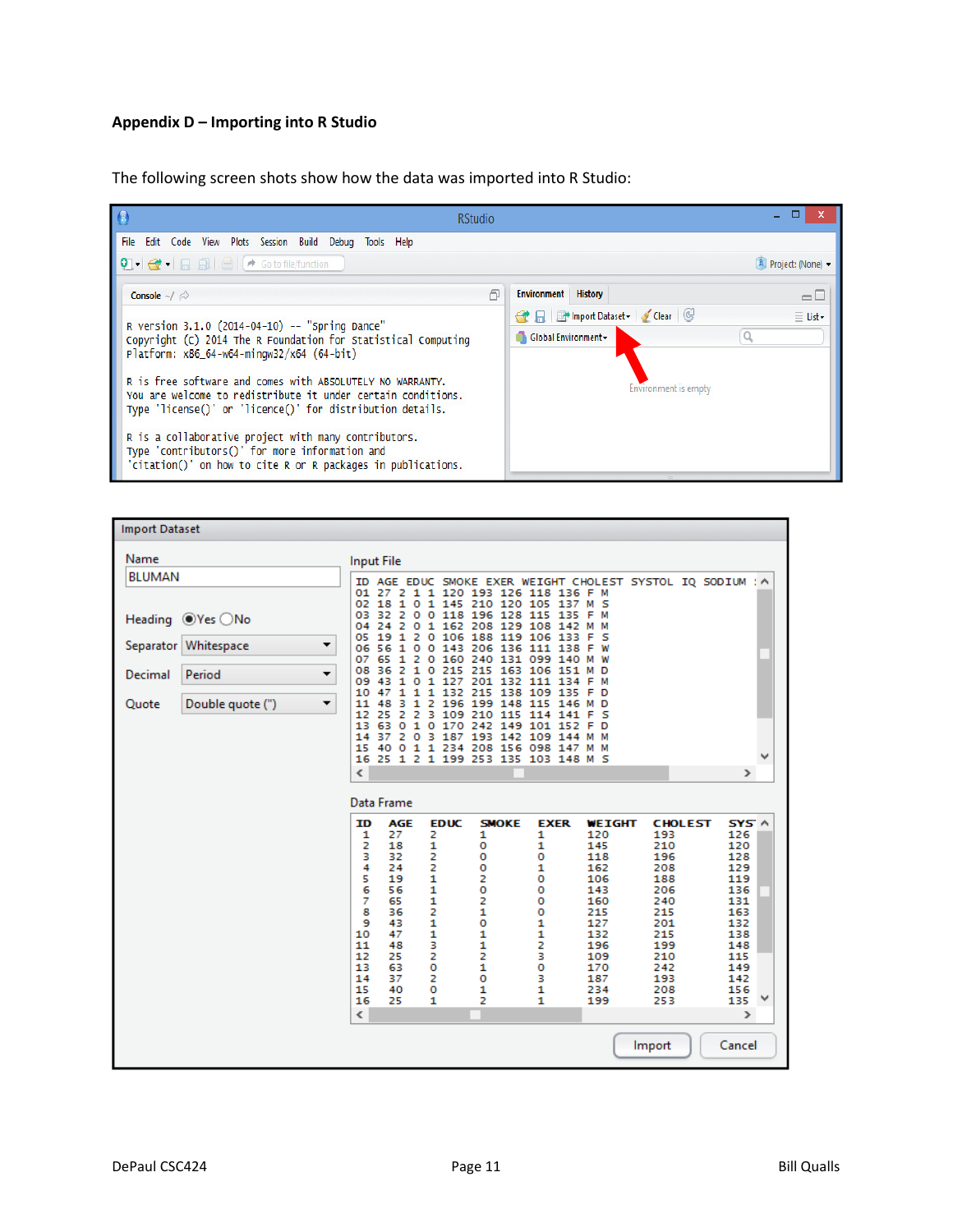Use of the GUI to import the data as shown above results in the following generated code:

> BLUMAN <- read.table("C:/Users/Bill/Desktop/BQ/School/DePaul/CSC424 Advanced Data Analysis/project/rawdata/BLUMAN.DAT", header=T, quote="\"") > View(BLUMAN)

I could also import with the following instructions. setwd = set working directory. Note use of forward slash in path, even for Windows systems.

> setwd("C:/Users/Bill/Desktop/BQ/School/DePaul/CSC424 Advanced Data Analysis/project/rawdata/") > BLUMAN <- read.table("BLUMAN.DAT", header=T, quote="\"") > View(BLUMAN)

The getwd() function will show the working directory.

> getwd() [1] "C:/Users/Bill/Desktop/BQ/School/DePaul/CSC424 Advanced Data Analysis/project/rawdata"

Reminder: R is case sensitive, so BLUMAN ≠ bluman.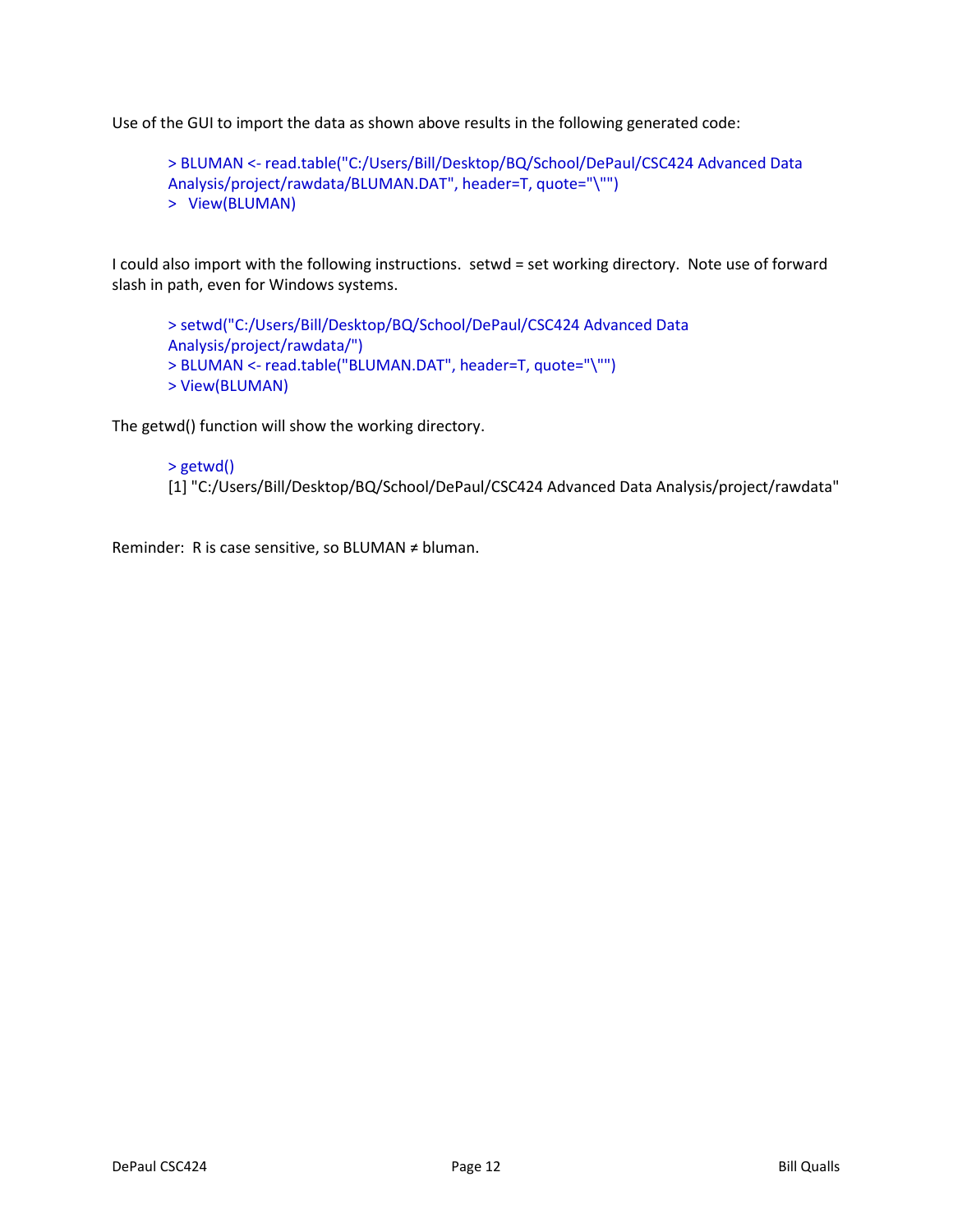

# **Frequency: Education Level**

```
> educ.counts = table(BLUMAN$EDUC) 
> educ.counts
```
## 0 1 2 3 13 44 36 7

> names(educ.counts)=c("No Diploma", "HS Diploma", "College Degree", "Grad Degree") > educ.counts

 No Diploma HS Diploma College Degree Grad Degree 13 44 36 7

> par(las=2) # make label text perpendicular to axis

 $>$  par(mar=c(5,8,4,2)) # increase y-axis margin

> bp<-barplot(educ.counts, main="Frequency: Education Level", horiz=TRUE) # plot and save plot object

> text(0, bp, educ.counts, pos=4) # show counts on the bars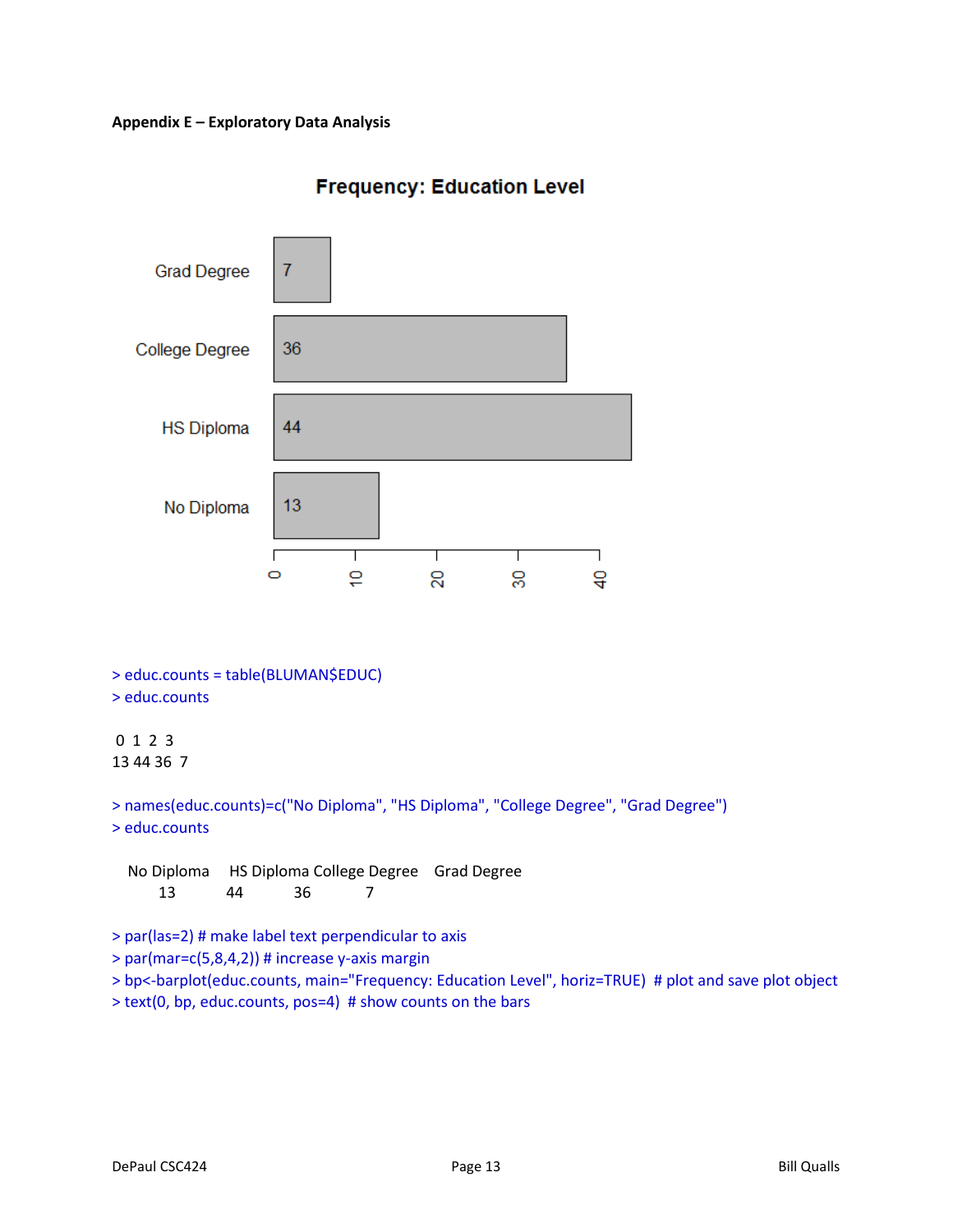

> exer.counts = table(BLUMAN\$EXER) > exer.counts

### 0 1 2 3 38 38 13 11

```
> names(exer.counts)=c("None", "Light", "Moderate", "Heavy") 
> exer.counts
```
 None Light Moderate Heavy 38 38 13 11

> par(las=2) # make label text perpendicular to axis

```
> par(mar=c(5,8,4,2)) # increase y-axis margin
```
> bp<-barplot(exer.counts, main="Frequency: Exercise", horiz=TRUE, xlim=c(0,40)) # plot and save plot object

> text(0, bp, exer.counts, pos=4) # show counts on the bars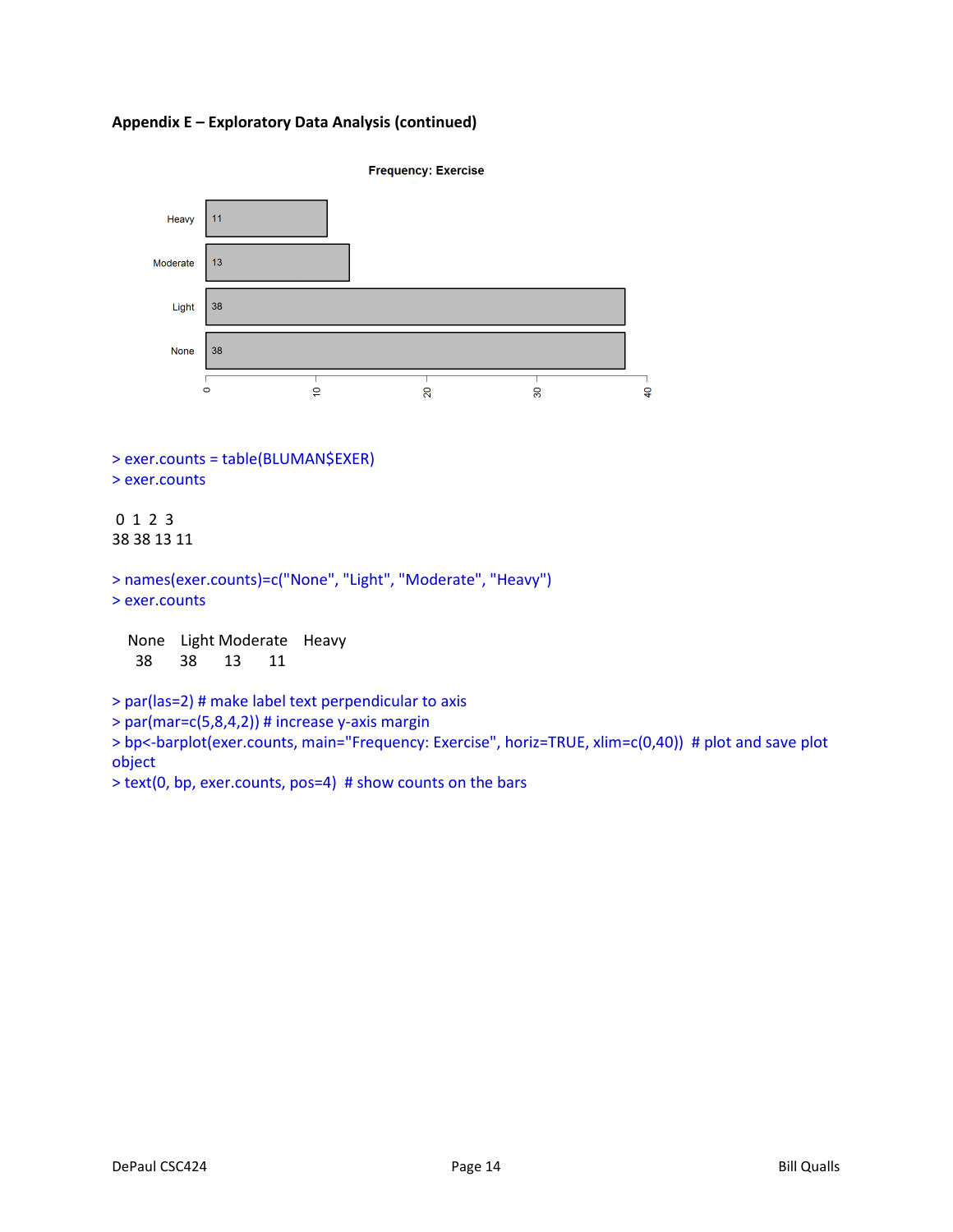



 $>$  par(mar=c(5,8,4,2)) # increase y-axis margin

> bp<-barplot(sex.counts, main="Frequency: Gender", horiz=TRUE, xlim=c(0,60)) # plot and save plot object

> text(0, bp, sex.counts, pos=4) # show counts on the bars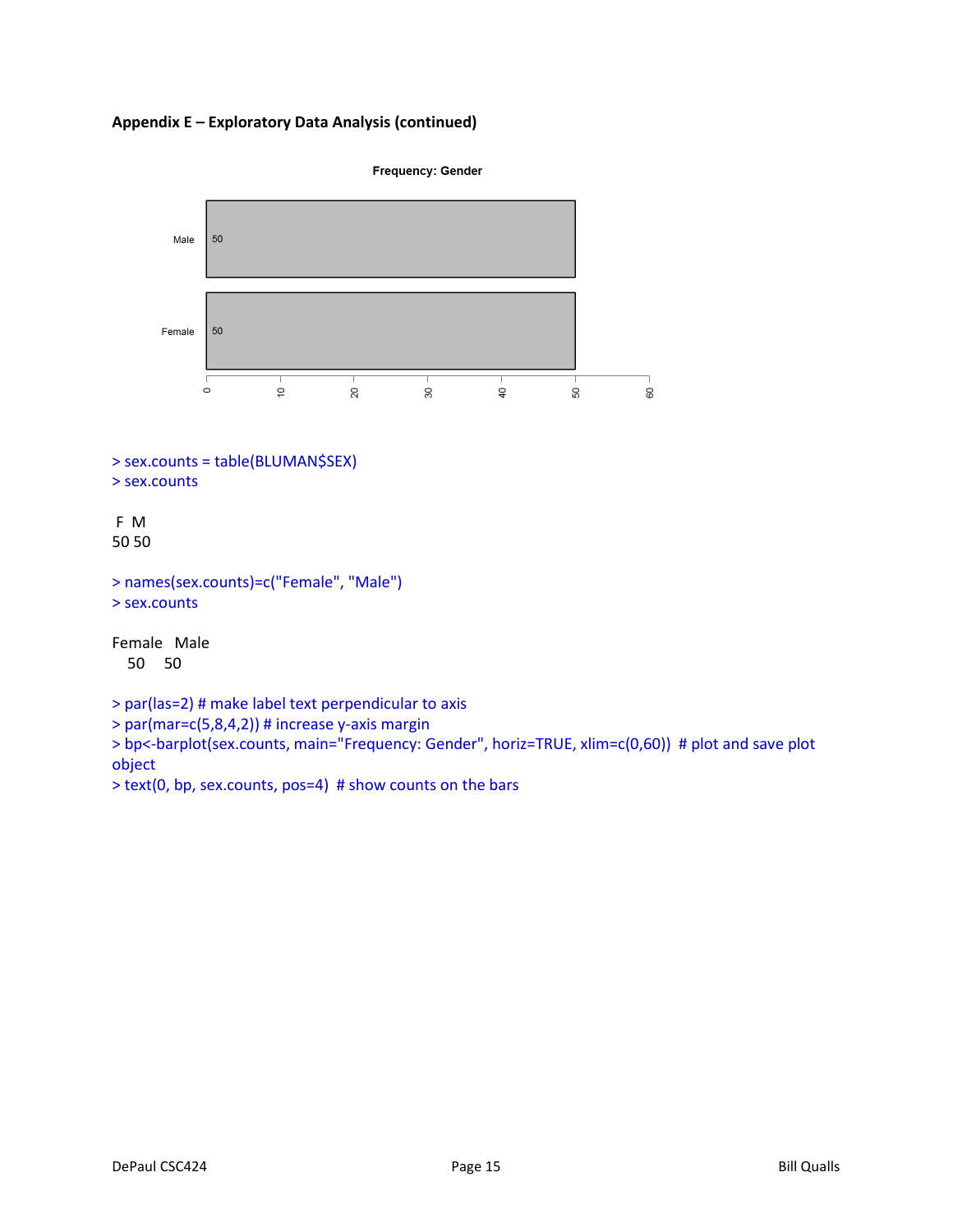**Appendix E – Exploratory Data Analysis (continued)** 



> marital.counts = table(BLUMAN\$MARITAL) > marital.counts

# D M S W 16 53 22 9

> names(marital.counts)=c("Divorced", "Married", "Single", "Widowed") > marital.counts

Divorced Married Single Widowed 16 53 22 9

> par(las=2) # make label text perpendicular to axis

> par(mar=c(5,8,4,2)) # increase y-axis margin

> bp<-barplot(marital.counts, main="Frequency: Marital Status", horiz=TRUE, xlim=c(0,60)) # plot and save plot object

> text(0, bp, marital.counts, pos=4) # show counts on the bars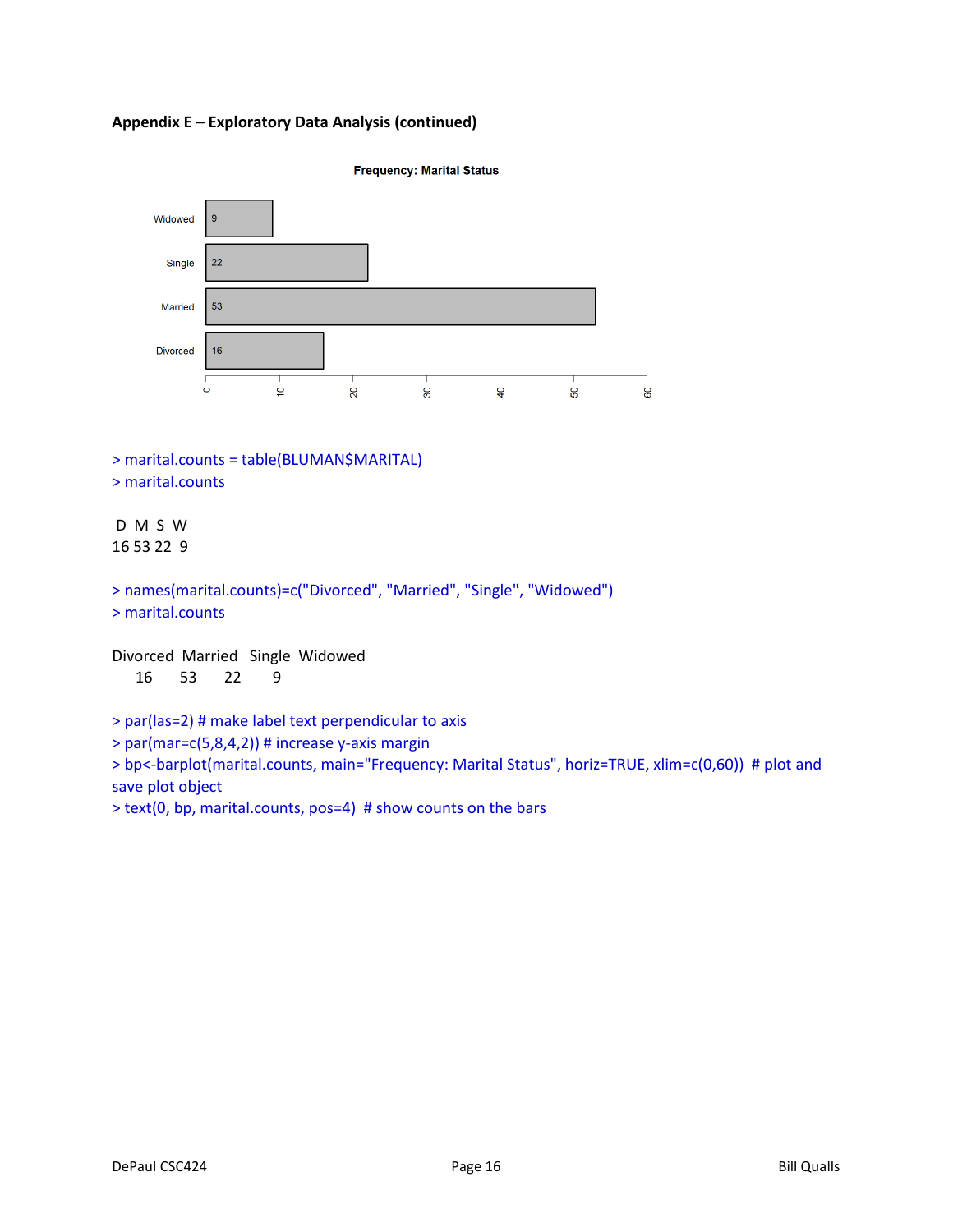Creating Dummy Variables

```
> BLUMAN$COLLEGE <- (BLUMAN$EDUC >= "2") * 1 
> BLUMAN$ANYSMOKE <- (BLUMAN$SMOKE > "0") * 1 
> BLUMAN$REALEXER <- (BLUMAN$EXER >= "2") * 1 
> BLUMAN$MALE <- (BLUMAN$SEX == "M") * 1 
> BLUMAN$MARRIED <- (BLUMAN$MARITAL == "M") * 1 
> BLUMAN$HIGHBP <- (BLUMAN$SYSTOL >= 140) * 1 
> names(BLUMAN) # show clumns 
 [1] "ID" "AGE" "EDUC" "SMOKE" "EXER" 
 [6] "WEIGHT" "CHOLEST" "SYSTOL" "IQ" "SODIUM" 
[11] "SEX" "MARITAL" "COLLEGE" "ANYSMOKE" "REALEXER" 
[16] "MALE" "MARRIED" "HIGHBP"
```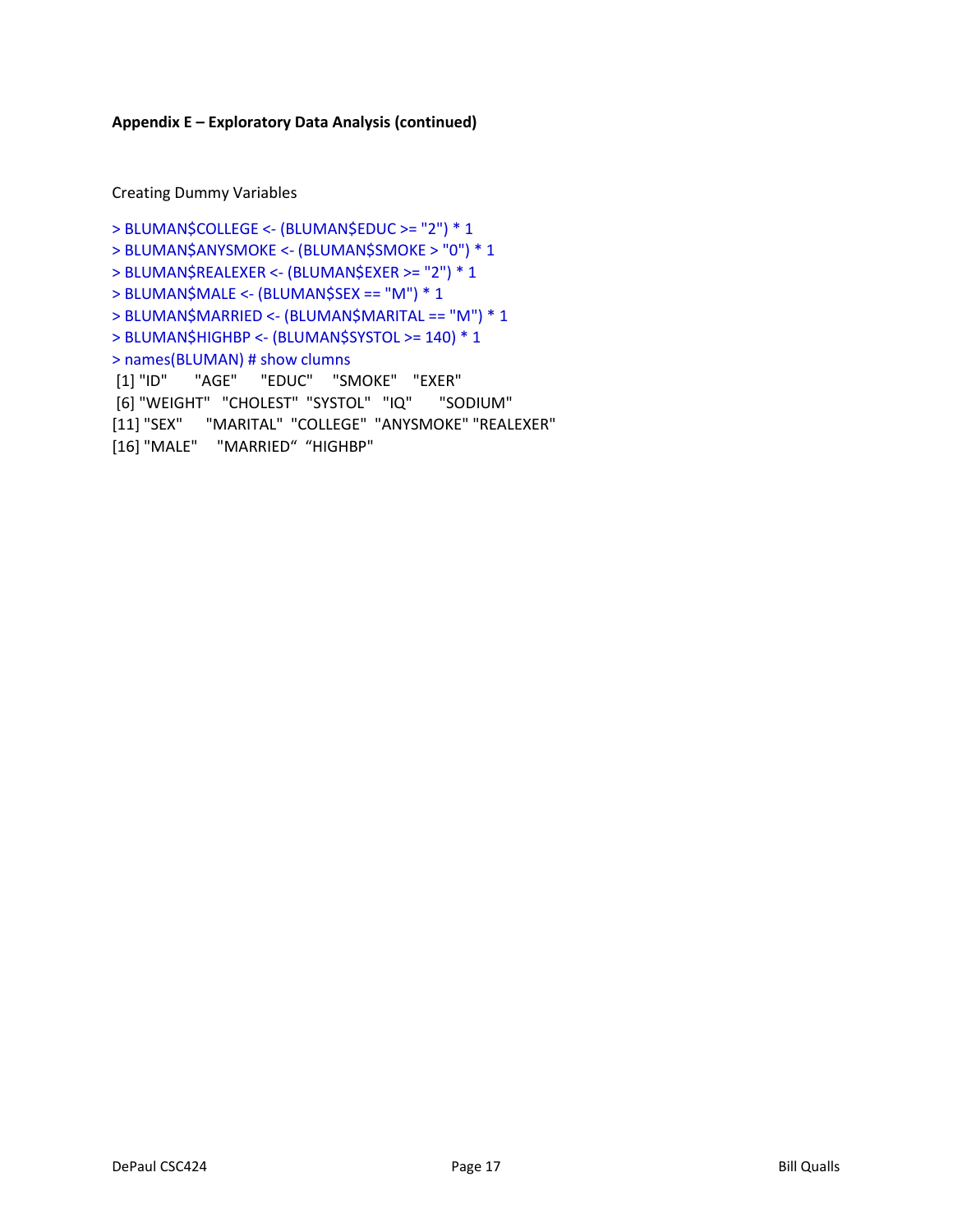

# **Frequency: Smoking**

```
> smoke.counts = table(BLUMAN$SMOKE) 
> smoke.counts
```
## 0 1 2 47 37 16

```
> names(smoke.counts)=c("None", "< 1 pack", ">= 1 pack") 
> smoke.counts
```
 None < 1 pack >= 1 pack 47 37 16

```
> par(las=2) # make label text perpendicular to axis
```

```
> par(mar=c(5,8,4,2)) # increase y-axis margin
```
> bp<-barplot(smoke.counts, main="Frequency: Smoking", horiz=TRUE) # plot and save plot object

> text(0, bp, smoking.counts, pos=4) # show counts on the bars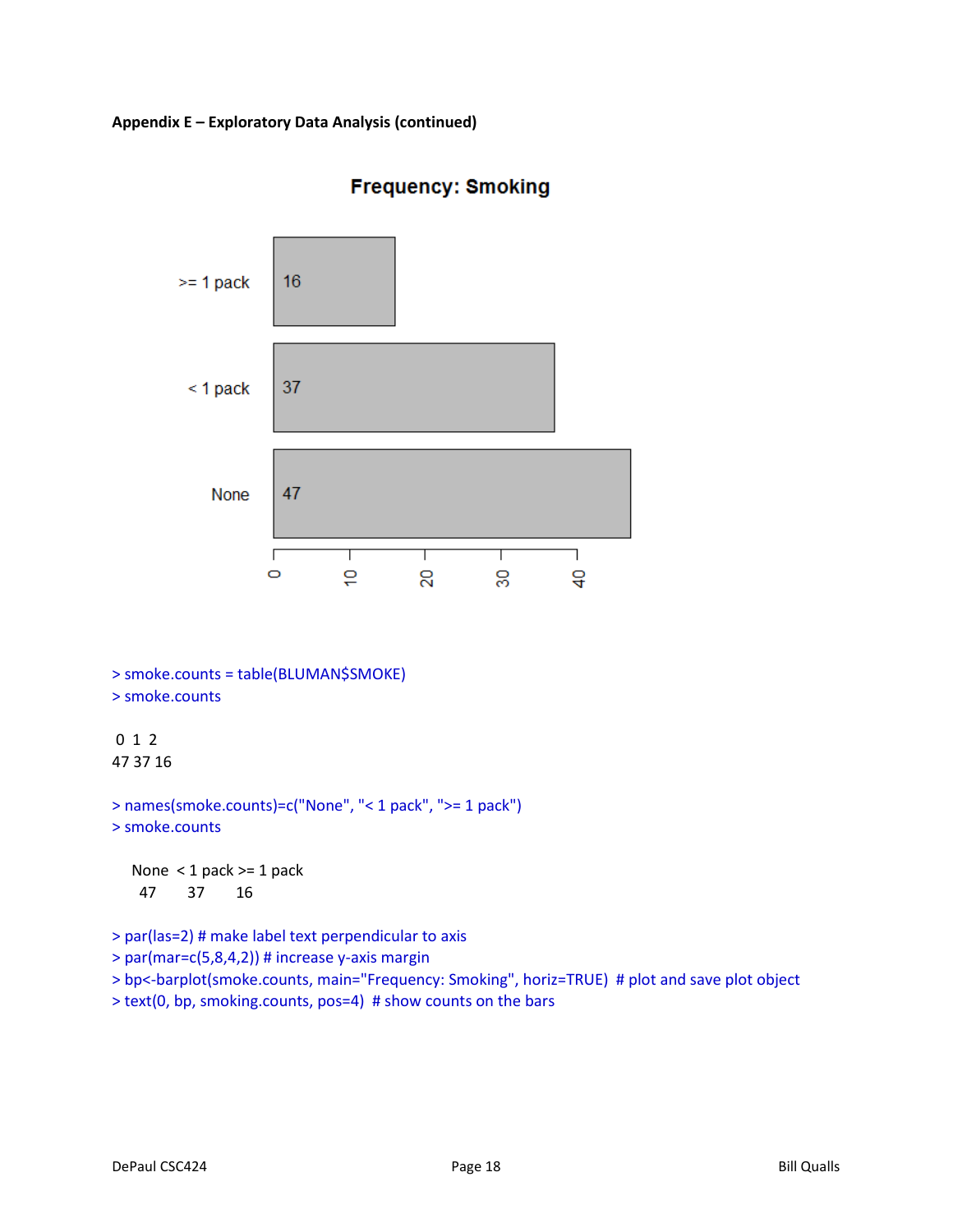

### > summary(BLUMAN\$AGE)

 Min. 1st Qu. Median Mean 3rd Qu. Max. 18.00 26.75 36.00 38.41 47.25 74.00

- > limits<-c("10-19", "20-29", "30-39", "40-49", "50-59", "60-69", "70-79")
- > boundaries<-seq(9.5, 79.5, by=10)
- > midpoints<-seq(14.5, 74.5, by=10)
- > par(lwd=3, cex=1.5) # bar line width, bar label size

> hist(BLUMAN\$AGE, breaks=boundaries, xaxt="n", yaxt="n", main="Histogram of Age", xlab='', ylab='', labels=TRUE, ylim=c(0,30))

> axis(1, at=midpoints, labels=limits, tick=FALSE)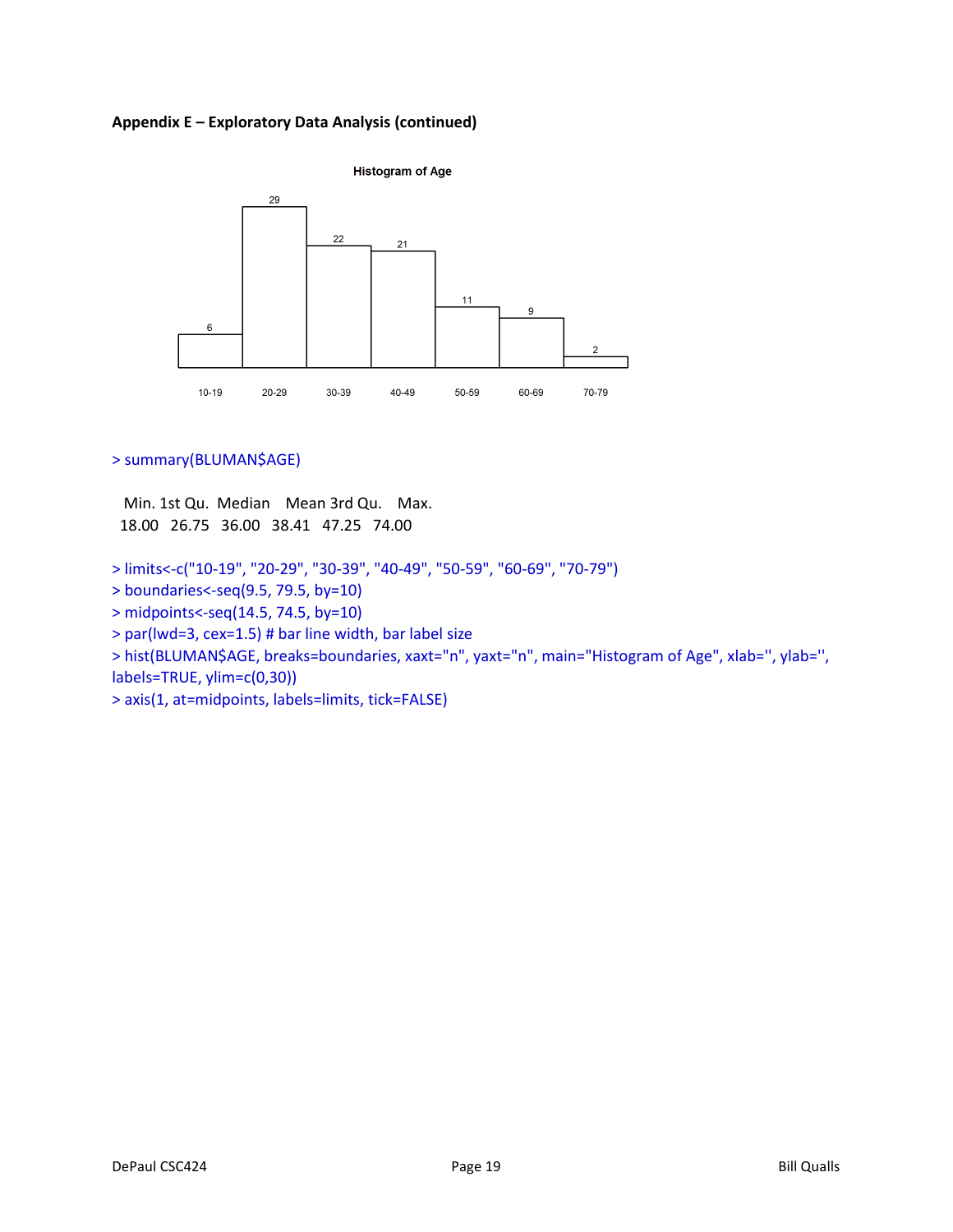**Histogram of Systolic BP** 



### > summary(BLUMAN\$SYSTOL)

 Min. 1st Qu. Median Mean 3rd Qu. Max. 110.0 120.0 129.0 130.2 138.0 163.0

- > limits<-c("110-119", "120-129", "130-139", "140-149", "150-159", "160-169")
- > boundaries<-seq(109.5, 169.5, by=10)
- > midpoints<-seq(114.5, 164.5, by=10)
- > par(lwd=3, cex=1.5) # bar line width, bar label size

> hist(BLUMAN\$SYSTOL, breaks=boundaries, xaxt="n", yaxt="n", main="Histogram of Systolic BP",

xlab='', ylab='', labels=TRUE, ylim=c(0,40))

> axis(1, at=midpoints, labels=limits, tick=FALSE)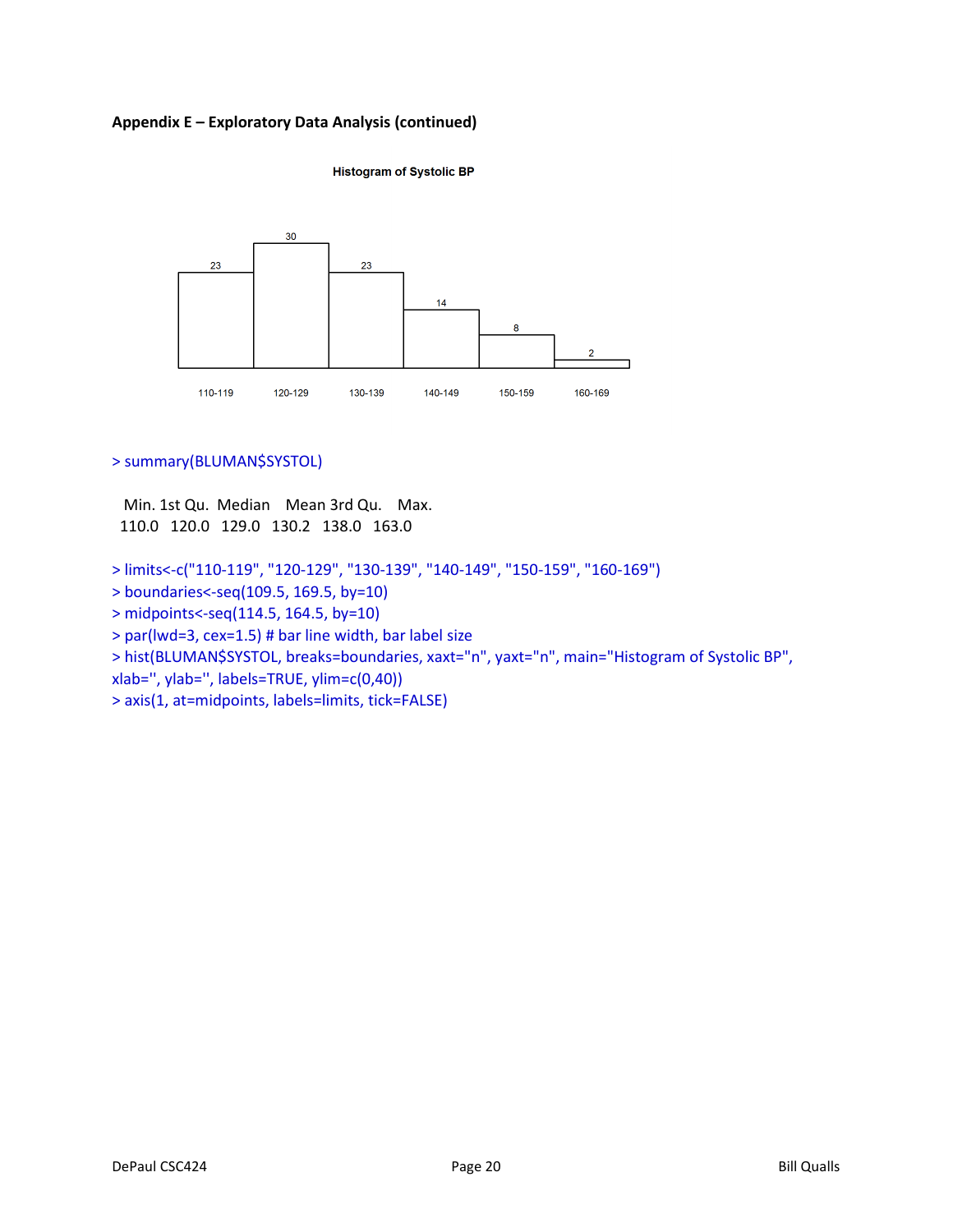#### **Appendix F – Canonical Correlation Analysis**

# required for CCA install.packages("CCA") require(CCA)

# perform CCA cca<-cc(demog,calcs)

# create datasets for CCA demog<-BLUMAN[, c("AGE", "WEIGHT", "COLLEGE", "ANYSMOKE", "REALEXER", "MALE", "MARRIED")] calcs<-BLUMAN[, c("CALC1", "CALC2", "CALC3")]

# show canonical correlations cca\$cor

# show canonical coefficients cca[3:4]

# loadings loadings<-compute(demog,calcs,cca) loadings[3:6]

# show canonical correlations cca\$cor

[1] 0.9538258 0.8223389 0.2556553

# standardized demog canonical coefficients sdemog <- diag(sqrt(diag(cov(demog)))) sdemog %\*% cca\$xcoef

 $[ ,1]$   $[ ,2]$   $[ ,3]$  $[1,] -0.891966653 -0.479187425 -0.6546250 \leftarrow AGE$  $[2,] -0.023130853 \quad 0.315718494 \quad 1.2769223 \leftarrow \text{WEIGHT}$  $[3,]$  0.164180204 -0.084177876 -0.3991666  $\leftarrow$  COLLEGE  $[4,]$  0.258673333 -0.433641137 0.2717584  $\leftarrow$  ANYSMOKE  $[5,]$  0.004912276 -0.052179349 -0.1992531  $\leftarrow$  REALEXER  $[6,] -0.232307316 \quad 0.678926282 \quad -0.8862088 \leftarrow \text{MALE}$  $[7,]$  0.057299294 -0.004920603 0.5733980  $\leftarrow$  MARRIED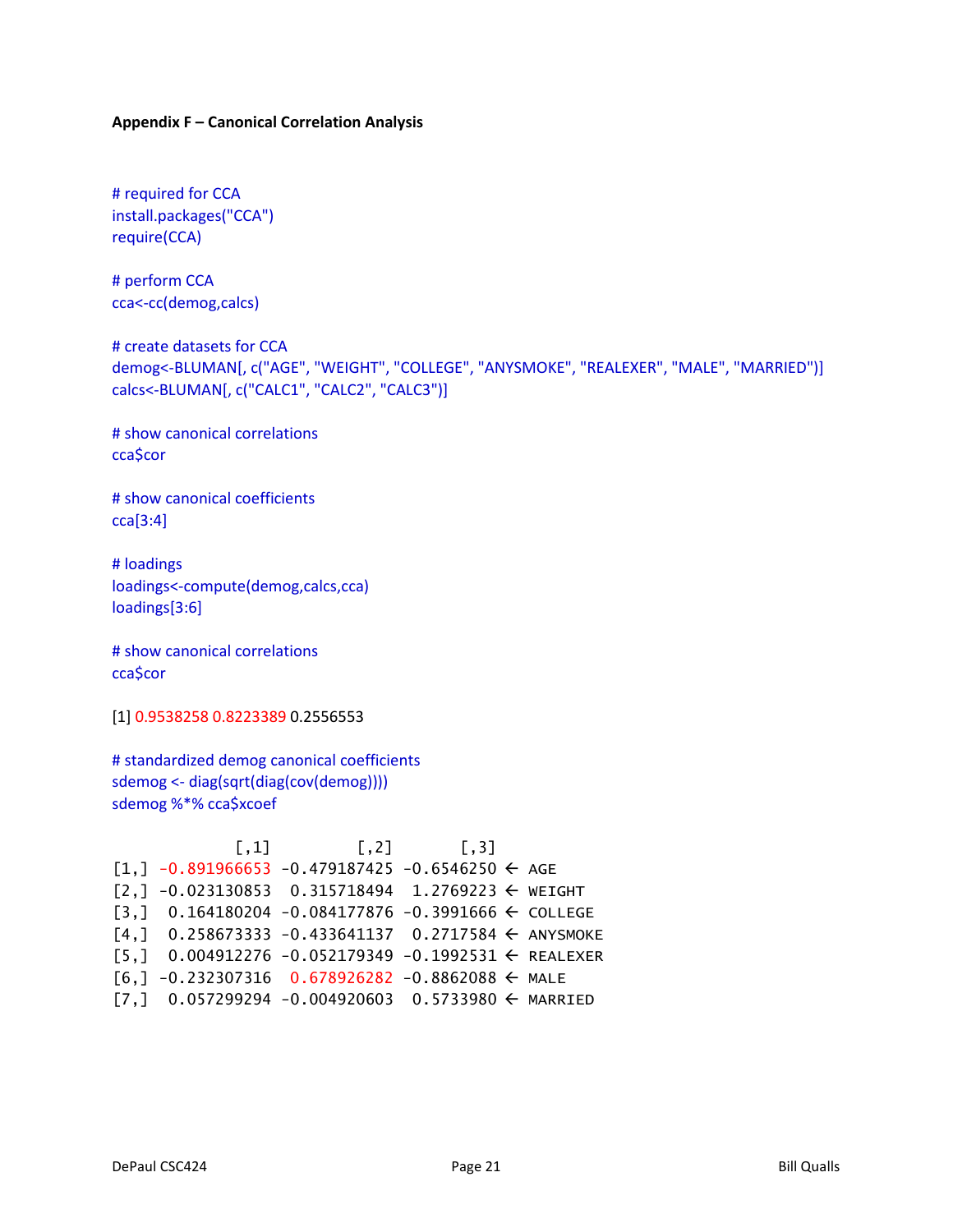# **Appendix F – Canonical Correlation Analysis (continued)**

# standardized calcs canonical coefficients scalcs <- diag(sqrt(diag(cov(calcs)))) scalcs %\*% cca\$ycoef

| $\left[ .1 \right]$                                                                                 | $\sqrt{2}$ | $\begin{bmatrix} 1 & 3 \end{bmatrix}$ |  |
|-----------------------------------------------------------------------------------------------------|------------|---------------------------------------|--|
| $\begin{bmatrix} 1.1 & 0.01106031 & 1.1294676 & -0.5922419 & \leftarrow \text{CALC1} \end{bmatrix}$ |            |                                       |  |
| $\lceil 2, \rceil$ -0.63089763 -0.2340365 1.4967114 $\leftarrow$ CALC2                              |            |                                       |  |
| $\lceil 3.1 \rceil$ -0.46362770 -0.4268165 -1.2276703 $\Leftarrow$ CALC3                            |            |                                       |  |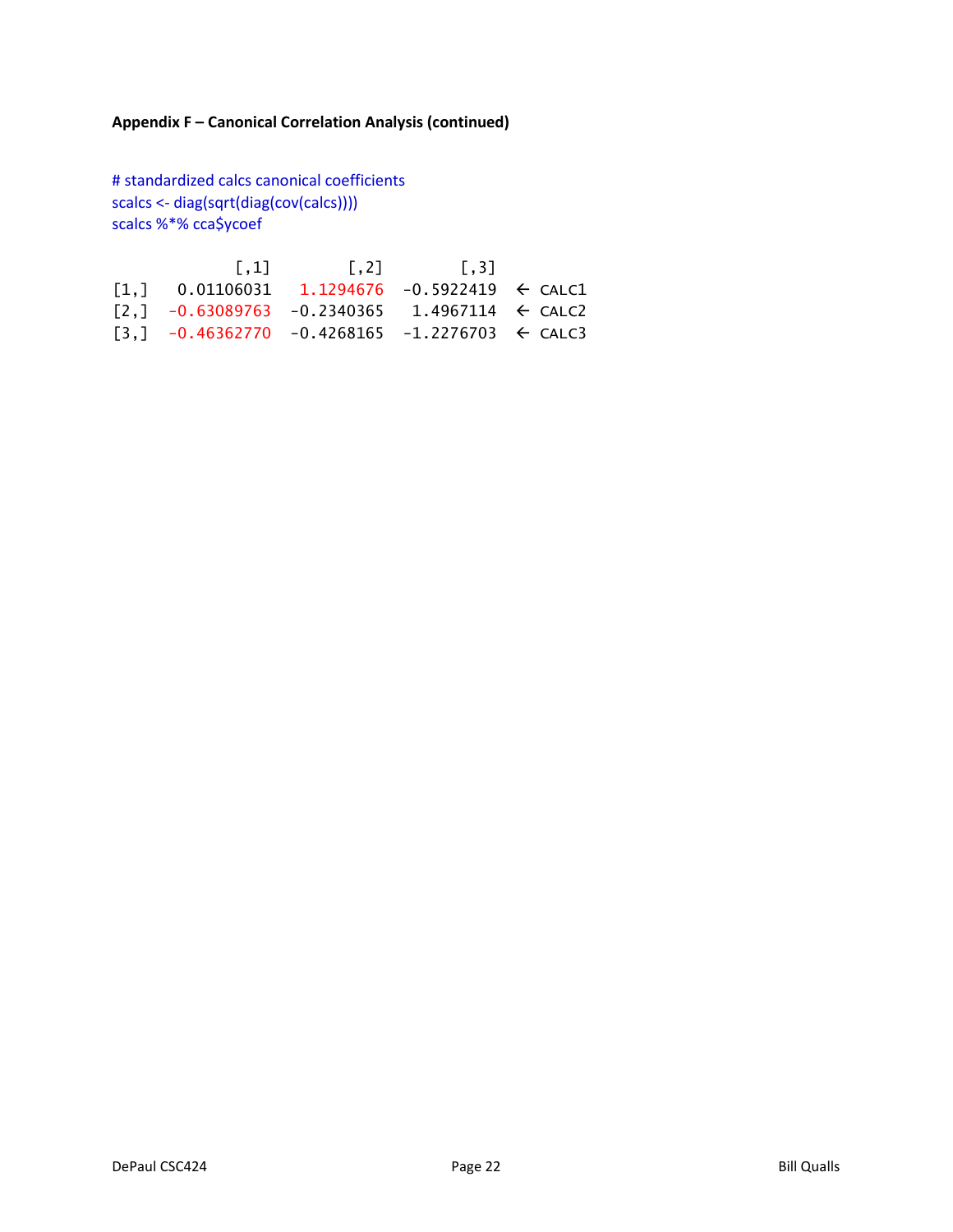### **Appendix G – K-Means Clustering**

# use heart risk values calcs<-BLUMAN[, c("CALC1", "CALC2", "CALC3")]

# normalize zcalcs<-scale(calcs,center=TRUE,scale=TRUE)

# cluster into three risk groups: high/medium/low? clusters <- kmeans(zcalcs , 3)

# append assigned cluster calcs\$risk<-clusters\$cluster

# how many in each risk cluster? table(calcs\$risk)

 1 2 3 18 56 26

# plot risk group against age and weight plot(BLUMAN\$AGE, BLUMAN\$WEIGHT, pch=calcs\$risk, col=calcs\$risk, xlab="Age", ylab="Weight", lwd=3, main="Heart Risk Group by Age and Weight")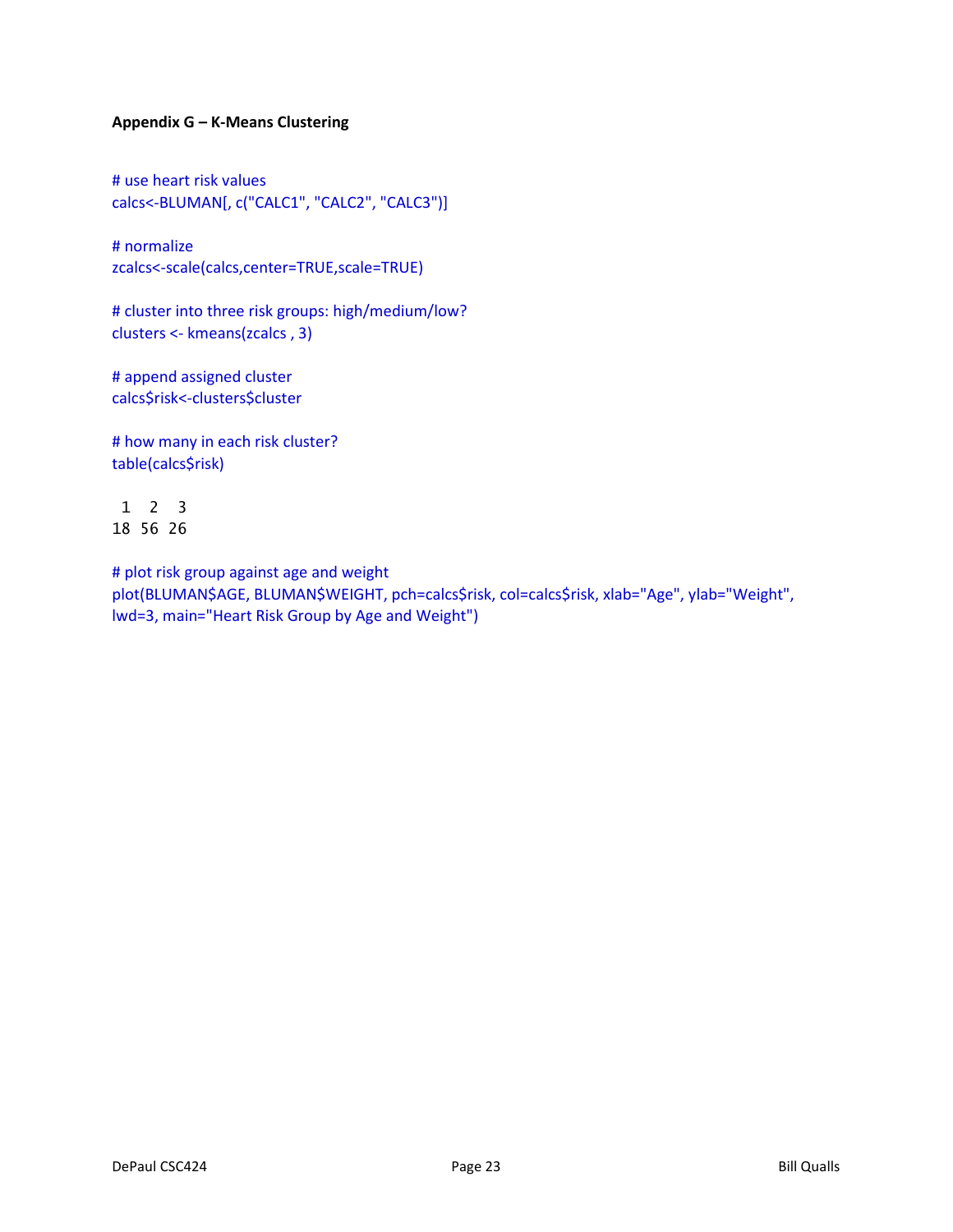#### **Appendix H – Principal Component Analysis**

analysis<-BLUMAN[, c("AGE", "WEIGHT", "IQ", "COLLEGE", "ANYSMOKE", "REALEXER", "MALE", "MARRIED")] pca<-prcomp(analysis, scale=TRUE) pca

Standard deviations: [1] 1.4634234 1.3688310 1.0960089 0.9994283 0.8803663 0.7426032 [7] 0.5526856 0.3906859

Rotation:

|                 | PC1                            | PC <sub>2</sub>                                  | PC <sub>3</sub>                          | PC4                        |  |
|-----------------|--------------------------------|--------------------------------------------------|------------------------------------------|----------------------------|--|
|                 |                                | (Service) (Young/Fit)                            | (Soccer Mom)                             |                            |  |
| AGE             | 0.1109884                      |                                                  | $-0.48543951$ $0.31666694$ $-0.30900675$ |                            |  |
| WEIGHT          | $-0.2512357$                   | $-0.63818495$                                    |                                          | $-0.05920150$ $0.09208438$ |  |
| ΙQ              | $-0.5278131$                   | 0.15624816                                       |                                          | $-0.09820656 - 0.42001097$ |  |
| <b>COLLEGE</b>  | $-0.5777760$                   | 0.12395660                                       | $-0.05572119$                            | $-0.27375837$              |  |
| <b>ANYSMOKE</b> | 0.1145960                      | $-0.13901867$                                    | $-0.69667721$                            | $-0.40959588$              |  |
|                 | REALEXER -0.3337602 0.29312031 |                                                  | $-0.11904455$ 0.50988843                 |                            |  |
| MALE            | $-0.3082425$                   | $-0.45524835$                                    | $-0.25344585$ 0.45211358                 |                            |  |
| MARRIED         | $-0.3043171$                   |                                                  | $-0.06923114$ $0.56542224$ $-0.11189617$ |                            |  |
|                 |                                |                                                  |                                          |                            |  |
|                 | PC <sub>5</sub>                | PC <sub>6</sub>                                  | PC7                                      | PC <sub>8</sub>            |  |
| <b>AGE</b>      |                                | 0.56929511 -0.266805384 -0.08964251 -0.39108709  |                                          |                            |  |
| WEIGHT          | 0.08993492                     | $-0.001334428$ $0.18054422$ 0.69060114           |                                          |                            |  |
| IQ              | 0.14583284                     | 0.173431572 -0.66023652 0.15390944               |                                          |                            |  |
| COLLEGE         |                                | 0.11109862  0.168759230  0.68273213  -0.25654524 |                                          |                            |  |
| <b>ANYSMOKE</b> | $-0.25013019$                  | $-0.495464139$                                   |                                          | 0.03792305 -0.07018301     |  |
| <b>REALEXER</b> | 0.38439692                     | $-0.615008924 -0.04001499$                       |                                          | 0.03047374                 |  |
| <b>MALE</b>     | $-0.23670494$                  | 0.215205648 -0.22907028 -0.52371567              |                                          |                            |  |

Half of the variability in the data can be accounted for by the first two variates.

summary(pca)

Importance of components: PC1 PC2 PC3 PC4 PC5 Standard deviation 1.4634 1.3688 1.0960 0.9994 0.88037 Proportion of Variance 0.2677 0.2342 0.1502 0.1249 0.09688 Cumulative Proportion 0.2677 0.5019 0.6521 0.7769 0.87381 PC6 PC7 PC8 Standard deviation 0.74260 0.55269 0.39069 Proportion of Variance 0.06893 0.03818 0.01908 Cumulative Proportion 0.94274 0.98092 1.00000

MARRIED -0.60650585 -0.447460342 -0.04266184 -0.02202220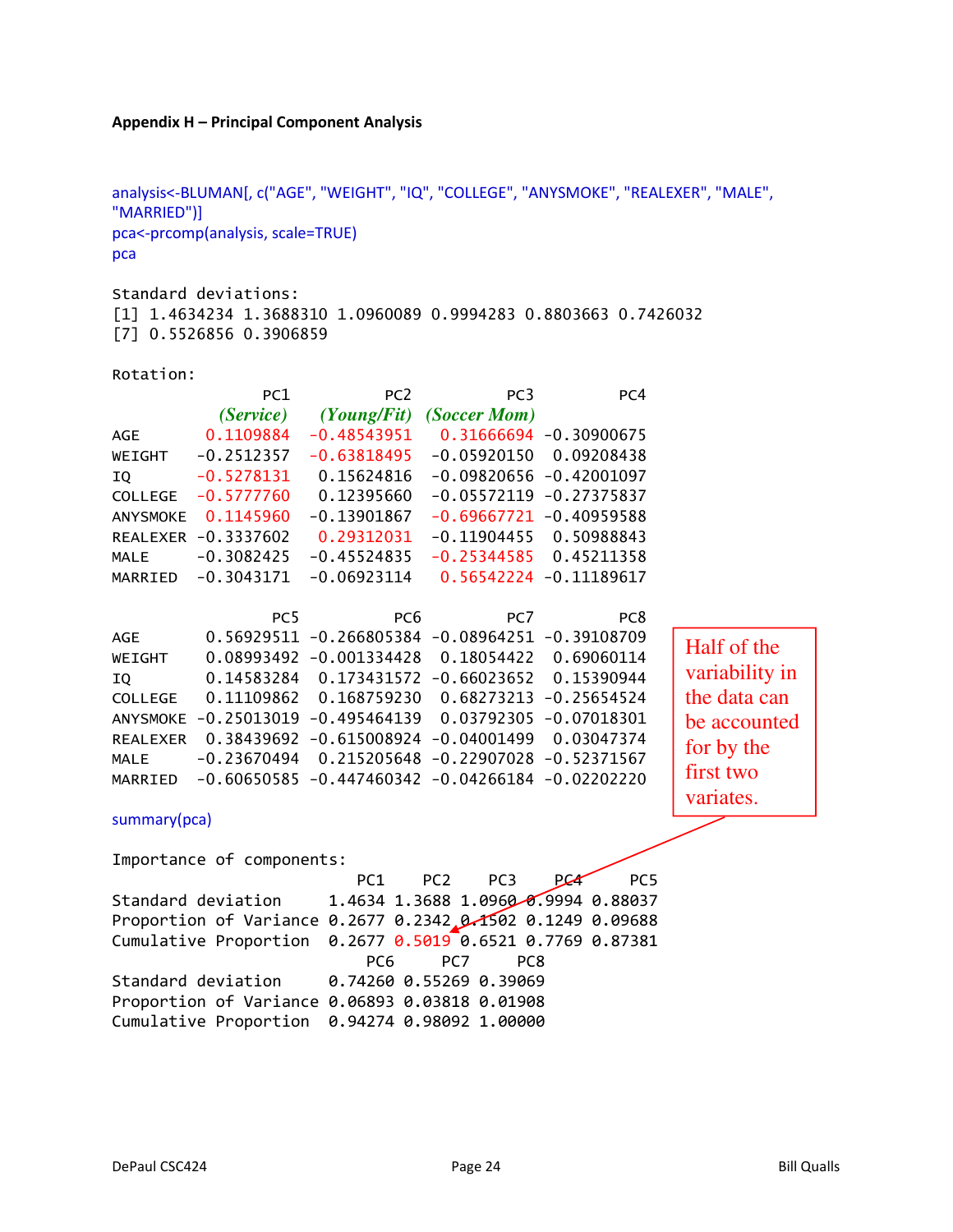### **Appendix H – Principal Component Analysis (continued)**

# plot heart risk group by first two principal components

plot(pred[,1], pred[,2], pch=calcs\$risk, col=calcs\$risk, xlab="Professional Career <<< >>> Service Industry Worker", ylab="Older, Less Active <<< >>> Younger, More Fit", lwd=3, main="Heart Risk Group by PCA1 and PCA2")